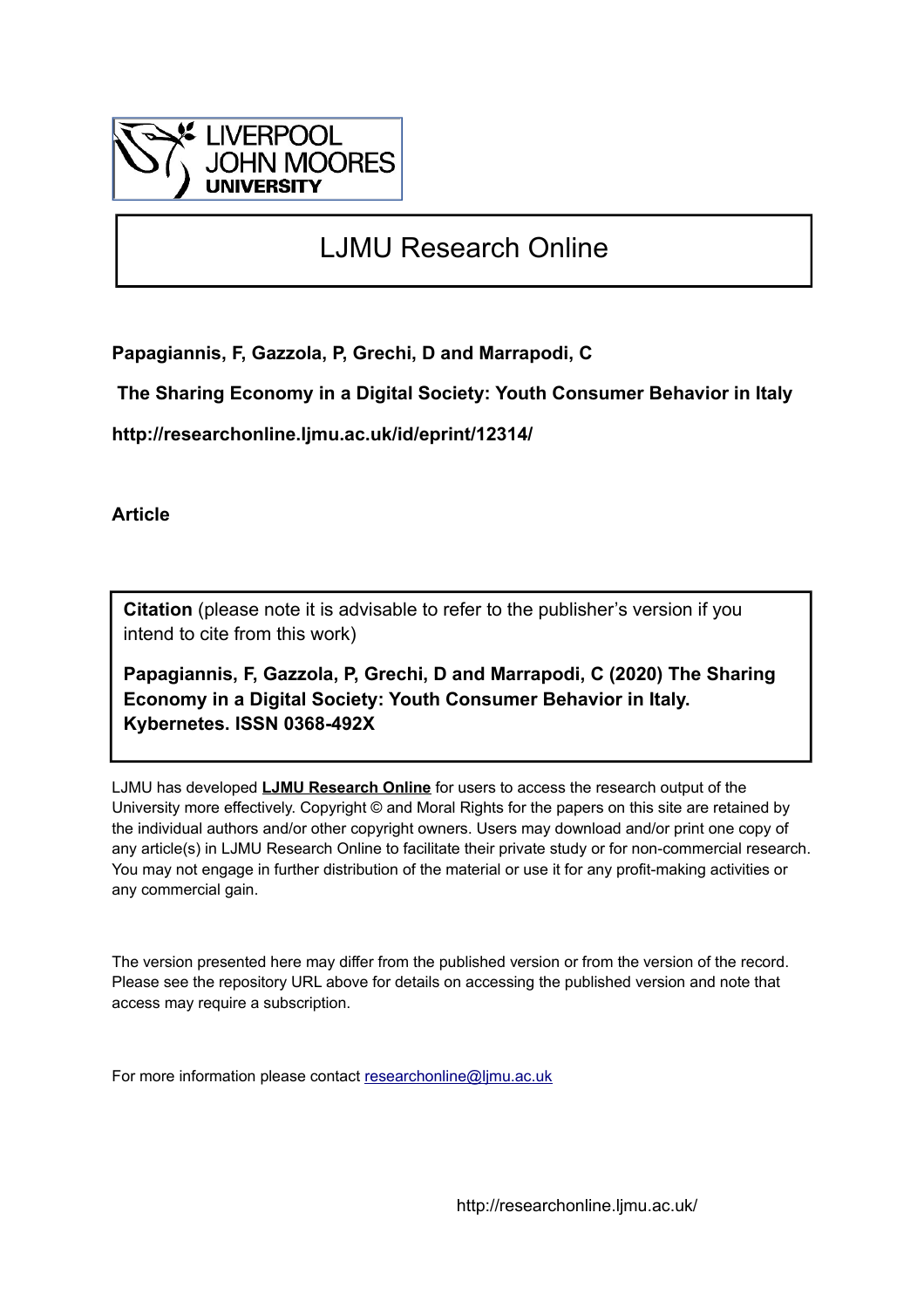### **The Sharing Economy in a Digital Society: Youth Consumer Behavior in Italy**

### **Abstract**

This paper explores the sharing economy in Italy by focusing on key socioeconomic characteristics. Motivated by the global economic growth of the sharing economy, which could reach the value of  $\epsilon$ 570 billion in 2025, it contextualizes what drives people to collaborate and share tangible and intangible assets. It aims to discover how this digital trend shapes the social fabric of the global economy, providing a broader reflection in terms of future sustainability developments. Ongoing dynamic changes in digital consumer preferences regarding sharing products and services provide valuable evidence of their future commercial behavior. Adopting an exploratory approach, this paper analyzes the results of a questionnaire about potential behavioral factors that influence people's propensity to participate in sharing economy practices. Results show that the age of the consumer is a determining factor in terms of one's willingness to participate in the sharing economy. In contrast, gender and annual income are insignificant determinants. Finally, level of education is not a relevant factor for determining whether someone will or will not participate in the sharing economy process.

# **Keywords**

Sharing economy, digital economy, open-innovative applications, social entrepreneurship

### **1. Introduction**

The sharing economy is defined as a new consumption model that describes a prominent trend in consumer values from ownership to access, in which individuals and communities around the world rent, lend, swap, barter, gift and share resources on a scale never before possible (McAlpine, 2014). It is a popular market primarily in North America and Europe, but increasingly worldwide as well. This study is motivated by the European growth, which is expected to increase from its current  $\epsilon$  28 billion to  $\epsilon$  570 billion by 2025 (PWC, 2016; Hawlitschek et al., 2016). Digital and mobile technologies facilitate on-demand access to goods and services. According to Belk (2014) and Cheng (2016), we are now entering a new phase of the sharing economy, the post-ownership economy. The post-ownership economy is defined as a novel approach, where modern consumers value access to services more than ownership. On the one hand, digital and mobile technology allow consumers to instantly access goods and services, facilitating these innovative practices. On the other hand, this instant access enables consumers to share products and services without purchasing them. Fab Labs represents another new concept that has arisen in relation to the sharing economy—small shops that make tools for digital manufacturing accessible to the public to stimulate social and economic innovation (Manzo and Ramella, 2015).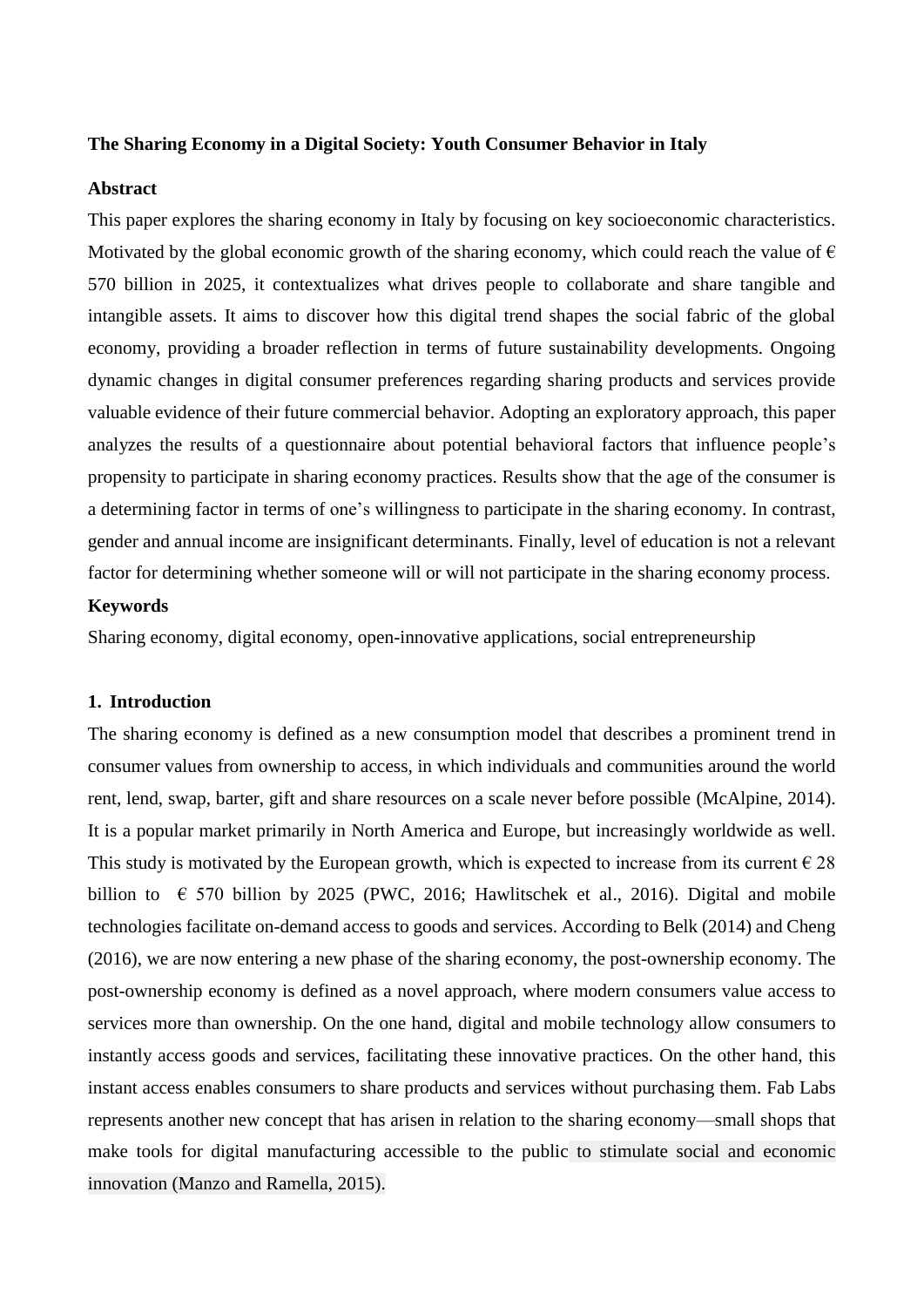Current studies lack a quantitative analysis of the motivational factors that affect consumers' attitudes and intentions regarding the sharing economy (Hamari et al., 2015). The majority of the existing studies consider primarily the touristic and transportation sectors of the sharing economy (e.g., car sharing, accommodation sharing, ride sharing, and meal sharing) (Tussyadiah, 2015; Dominici and Palumbo, 2013). A handful of studies, such as the one by Böcker and Meelen (2017), used large sample questionnaires to investigate the relative importance of economic, social and environmental participating-motivators in peer-to-peer sharing. Contemporary research from Gazzola et al. (2018) considers both extrinsic and intrinsic drivers, as well as monetary and non-monetary benefits of the sharing economy. This approach mainstreams a motivational continuum, leading from profit making to a conceptual and sustainable model formulation. The questionnaire considers the behavioral influence of several demographic factors like age, gender, income and education. In particular, we analyze the particularities of the Italian market. According to the Digital Economy and Society Index (DESI), a composite index that summarizes relevant indicators of Europe's digital performance, Italy is in the "catching up" group. This group of EU countries scores lower than the EU average, although they are growing faster annually (DESI, 2019). In this digital context, participation in the sharing economy is driven by social and sustainability benefits, such as engaging in collaborative behavior and developing local organizations (Prothero et al., 2011; Sacks, 2011; Ketron and Naletelich, 2019). The sharing economy also offers financial benefits by sharing the utilization of goods and services (such as in the tourism sector) and facilitating access to and conservation of various resources (Grifoni et al., 2018; Forno and Garibaldi, 2015).

Our exploratory research findings on Italian consumers confirm the presence of various environmental, economic, social and practical motivations, which are crucial for participation in this new economic model. Specifically, the consumer's age seems to be an important determinant that highlights the effective diffusion of the social and demographic differences of the participants.

# **2. Literature review and hypotheses**

The sharing economy is a modern socioeconomic phenomenon. According to Belk (2007), the sharing economy involves digitally enabled distribution of what is ours to others for their use. Therefore, Belk (2014) considers the sharing economy to be a direct result of the digital age, as online innovative technologies form the basis of the sharing economy. Goods and services are shared, either free or for a fee, through interactive digital platforms. Innovative technology connects large social networks, matching the goods or services they need (Baron, 2013; Zhong et al., 2018, Dominici et al., 2016). In addition, Frenken (2017) also links the increasing popularity of the sharing economy with several novel dynamic technologies. He argues that online sharing practices have risen so quickly because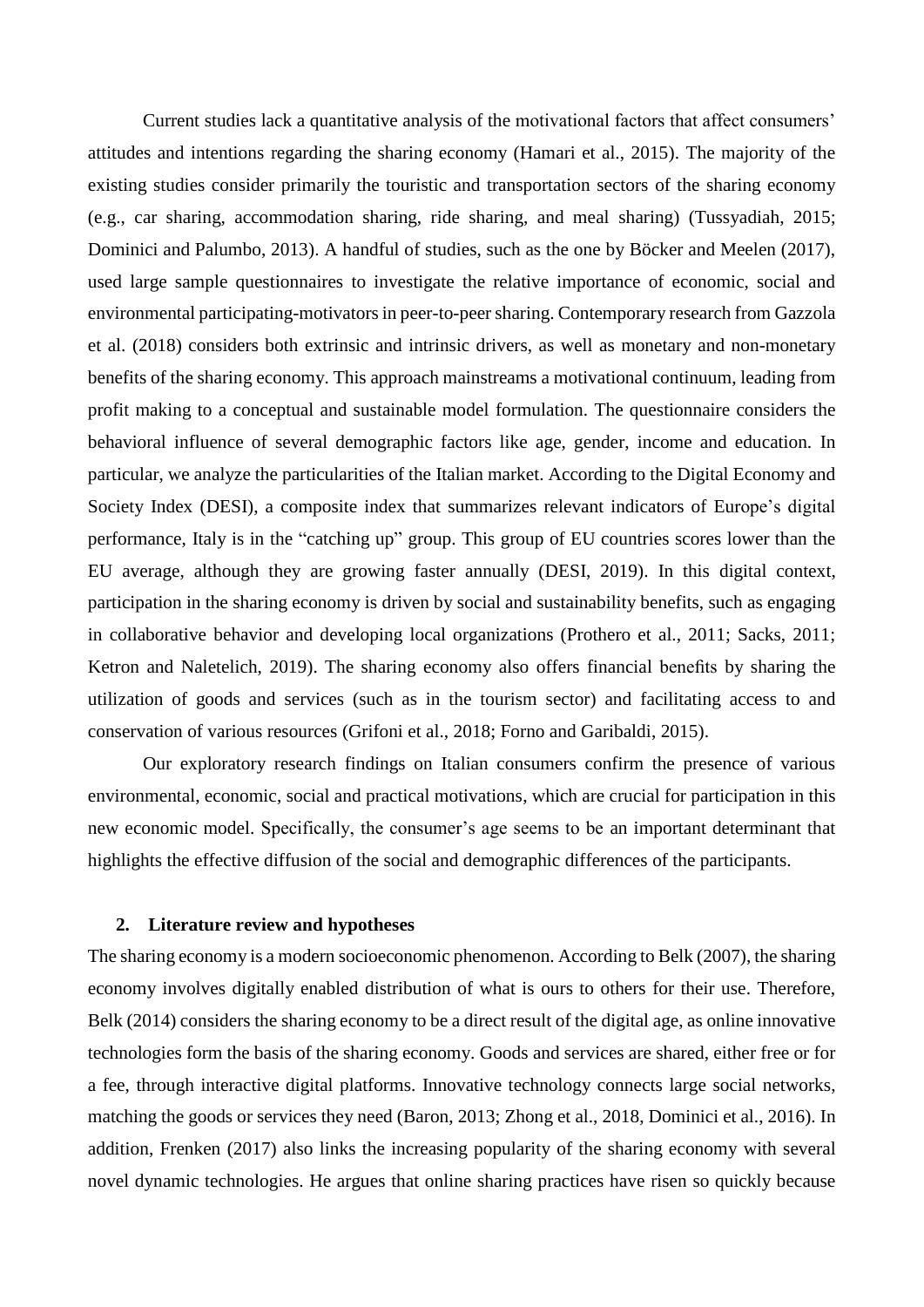they rely on the underutilized social aspect of sharing. Overall, the sharing economy requires an integrated platform that provides the necessary technological infrastructure to facilitate sharing activities.

According to Matofska (2016), the sharing economy is a socioeconomic ecosystem that is built around the sharing of human, physical and intellectual resources. It includes the shared creation, production, distribution, trade and consumption of goods and services by different people and organizations. The idea to share, swap, trade and rent products and services is not new, but the digital evolution has taken this concept forward and created entrepreneurial opportunities in which individuals can monetize their skills and suitably use underutilized resources (Kaushal, 2016). As a result, the sharing economy influences human behavioral and economic patterns (Eckhardt et al., 2019). The behavioral patterns link to multicultural environments. Culture influences individual's behavior; therefore, it also influences behaviors regarding economic sharing. Consequently, cultural values guide people's actions in this novel, innovatively driven approach. One reason for this is that behavioral patterns tend to be quite diverse when cross-cultural communities actively engage in sharing economy technological platforms (Ter Huurne et al., 2017). Hofstede (1984) argues that cultural differences can be divided primarily according to the following dimensions: i) individualism versus collectivism; ii) male versus female; iii) power distance; and iv) uncertainty avoidance. Sharing specific products and services can be a culturally and socially stimulating experience (Solomon et al., 2014). According to many studies on the topic, socio-demographic and economic diversity, including factors such as age, gender, annual income and education, affect consumer behavior in a wide variety of activities. From a theoretical point of view, consumer behavior is the study of how individual customers, groups or organizations make decisions about the selection and use of goods and services to satisfy their needs. It is very important to understand which factors influence the purchasing decisions of a consumer (D'Urso et. Al, 2017). The factors that need to be analyzed as part of this process include the following: psychological, personal and socio-cultural (Nguyen et al., 2018).

According to Kadic-Maglajlic et al. (2019), a prominent demographic factor in the sharing economy is age, as the younger generations are the most active participants. The study examines the experiences of two forms of sustainable consumption behavior of young adults: pro-environmental and pro-social consumption behavior. The results reveal that young adults' pro-environmental engagement and pro-social engagement are significant for their consumption behavior. Godelnik (2017) confirms that there is a growing consensus that millennials are massively embracing the sharing economy. Additionally, Kumar, Lahiri and Dogan (2018) find that sharing economy services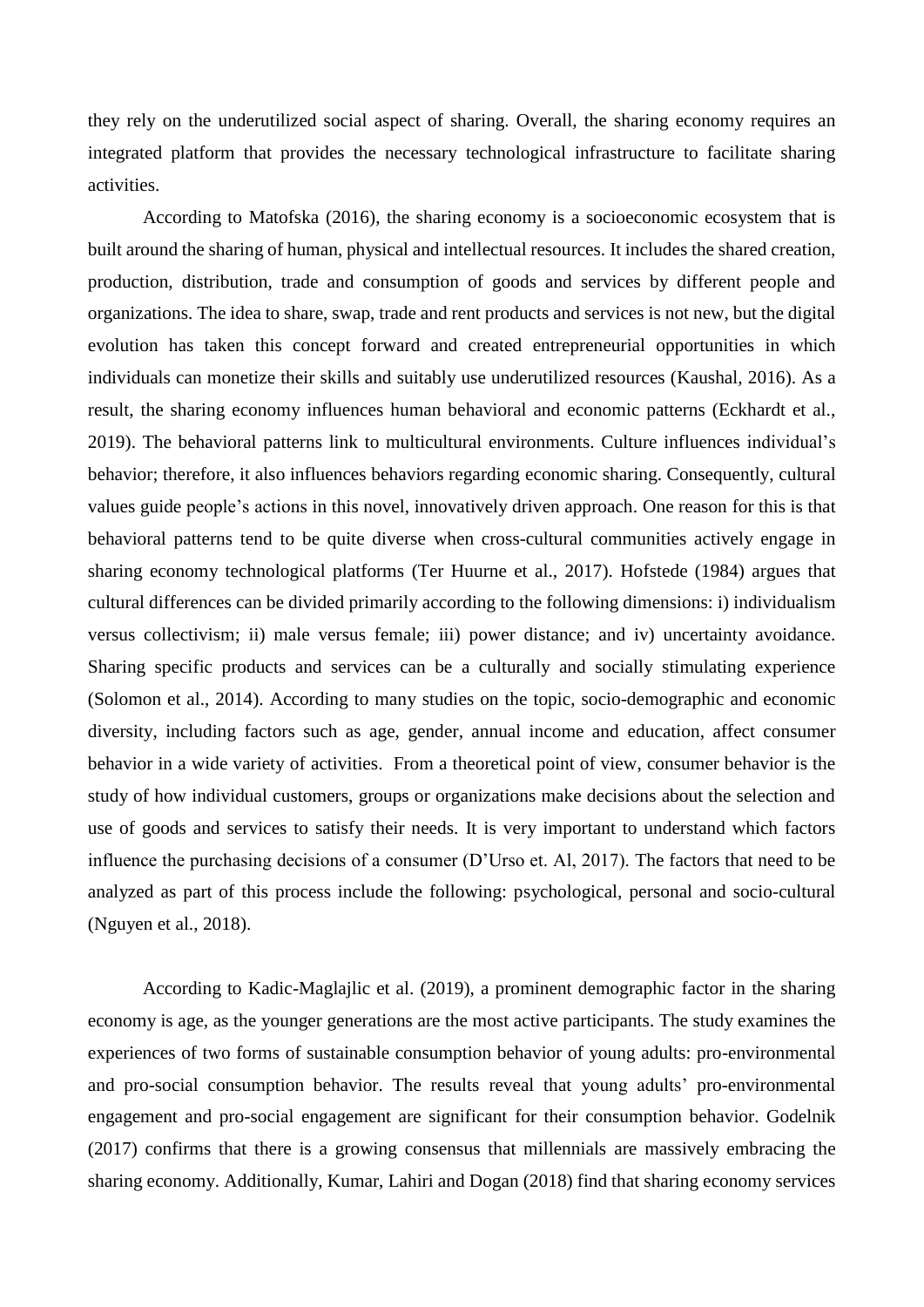are mostly embraced by young generations, as other generations are still in the early adaptors' phase. A diverse range of digital applications and mobile apps are considered to be innovative consumer behavior multipliers. Younger generations prefer low-cost digital platforms and networks of shared products/services' providers and on-demand access. On the contrary, they selectively avoid the idea of individual ownership and the higher costs of managing it. Younger people could lead the digital creation and development of the majority of this business innovation (Gazzola et al., 2017; Gazzola, 2018). As a result, we formulate our first research hypothesis about the sharing economy as follows: *H1: There are differences between the younger and older generations in terms of their participation in the sharing economy*.

According to Zelezny et al. (2000) and Hunter et al. (2004), consumer behavior is gender driven. Women are more likely than men to adopt pro-environmental behavior. Böcker and Meelen's (2017) gender-related research on environmental motivations reveals that women are more engaged in sharing activities than men are. In contrast, other studies differ from this theoretical approach, such as the Eurobarometer's survey (2016), which reveals that men use sharing platforms more often than women. Expanding on gender-diversity theories, Hand (2019) suggests that there is a relationship between pro-environmental behavior and pre-natal sex hormone exposure in males, but not in females. Therefore, they find a small but significant difference in gender-related environmental behavior. Other studies suggest that there is no participation gap between men and women in terms of their sharing activities (Sung et al., 2018; Hamari et al., 2015).

Using the economic platform of Airbnb, Lutz and Newlands (2018) explore home sharing activities by analyzing the segmentation between users and non-users. According to their findings, women are slightly more engaged in home sharing services than men, but the gender differences are trivial. Both genders participate in home sharing activities in ways that align with their culture and traditions. Therefore, we formulate our second research hypothesis, as follows:

### *H2: Gender does not have a significant influence on participation in the sharing economy.*

Other socioeconomic factors that affect participation in the sharing economy are annual income (Tussyadiah and Pesonen, 2016) and equal access to goods and services (Carley and Spapens, 2017). We expect consumers with low annual income to participate more frequently in sharing activities. According to Wang and Zhang (2012), sharing platforms provide economic benefits in two ways: i) users can save money by accessing shared products and services at lower costs; and, ii) providers can offer goods and services for economic returns.

Economic return is one of the main economic factors that affect users' decisions for model adoption (Hamari et al., 2015). Hars and Ou (2002) underline that potential future rewards could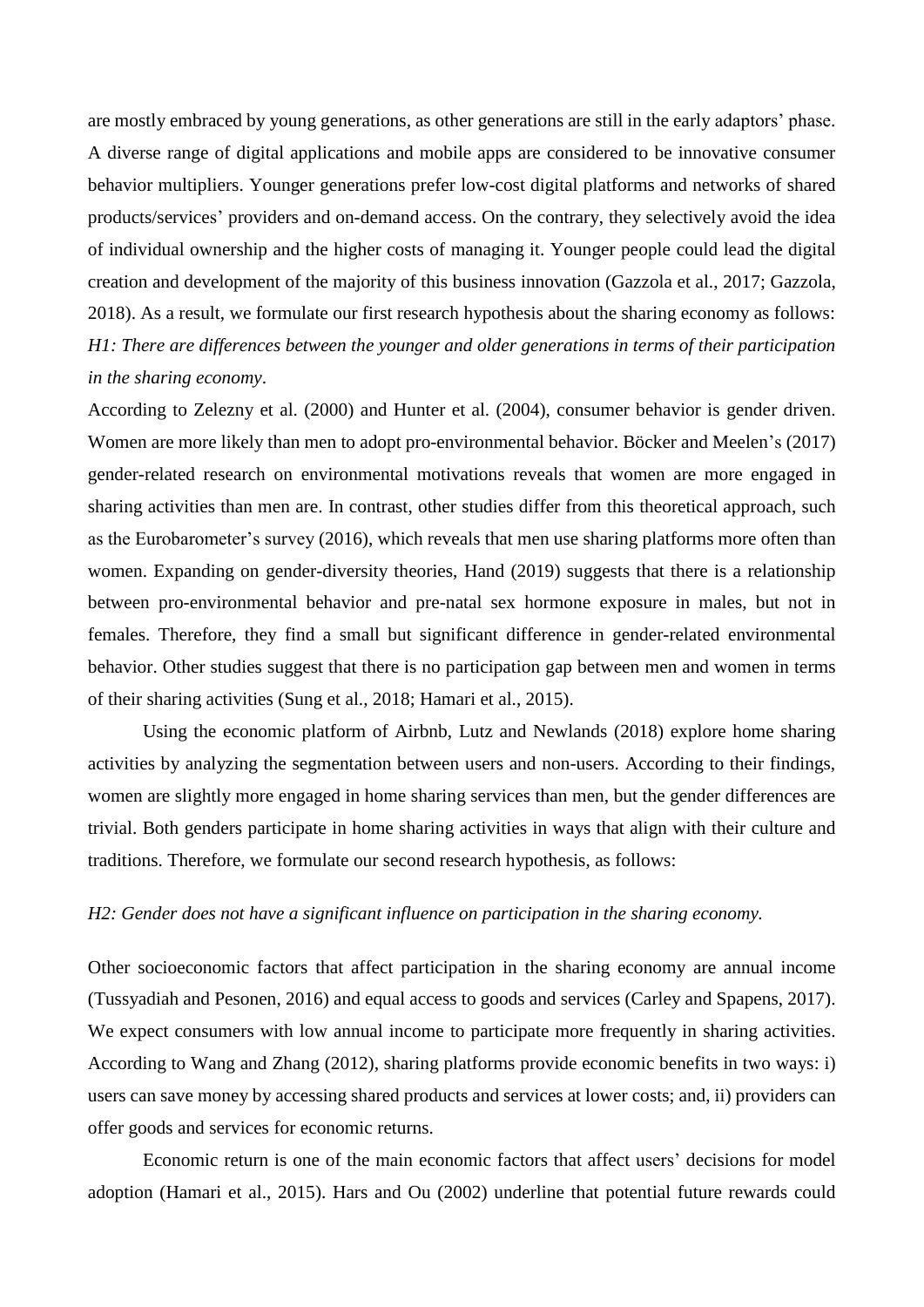motivate people to participate in this new digital economic model. Consequently, we presume that participation in sharing economic communities and products/services is generally driven by social entrepreneurship, which provides economic stimulation and sustainability to local organizations (Prothero et al., 2011; Schor, 2016). However, the sharing economy may also provide economic benefits, such as saving money and facilitating access to resources, and practical benefits. It offers users access to a wide variety of products and services. As a result, it also constitutes a series of individualistic motives for participating in sharing economic platforms (Hamari et al., 2015). Hung et al. (2011) study both the intrinsic and extrinsic motivations for participating in open source and open innovation development. They find that a strong extrinsic motivation is the potential for future entrepreneurial rewards, such as social and economic benefits (Cheng, 2016; Puschmann and Alt, 2016; Nica and Potcovaru, 2015).

Collaborative consumption enables consumers to realize the enormous benefits of access to rather than ownership of products and services, while they save money, space, time, and socialize, becoming active stakeholders (Botsman and Rogers, 2010). Li and Wen (2019) suggest that the intrinsic motivations for participation are related to sustainability, sense of belonging and the influence of trust and enjoyment. Sustainability is an important factor for forming positive attitudes toward the sharing economy, although economic benefits are a stronger motivator for participation (Cheng, 2016; Hamari et al., 2015). According to Böcker and Meelen (2017), both middle- and higher-income groups are significantly less economically motivated to participate in the sharing economy than lower-income groups. Therefore, we formulate our third research hypothesis, as follows:

*H3: Income level impacts participation in the sharing economy. Individuals with a low annual income<sup>1</sup> are more likely to participate in the sharing economy than those with higher annual incomes.*

Finally, the literature reveals that education level is one of the most crucial user-determinants in the sharing economy. On the one hand, Eurobarometer (2016) and Schor et al., (2016) reveal that people with a higher level of education are more likely to engage in the sharing economy, either as providers or as consumers (Andreotti et al., 2017). On the other hand, Böcker and Meelen (2017) suggest that there is an insignificant relationship between education level and the importance of sustainability motivations. As a result, we introduce our last hypothesis as follows:

*H4: Education level impacts participation in the sharing economy. Those with higher levels of education are more likely to participate in the sharing economy than those with lower levels of education.*

1

<sup>&</sup>lt;sup>1</sup> We selected the limit of  $\epsilon$ 10000 due to Italy's introduction of the "Citizenship Income" in which payments are available to low earners and individual jobseekers with an annual household income below  $\epsilon$ 9,360 who sign a form declaring themselves immediately available for work.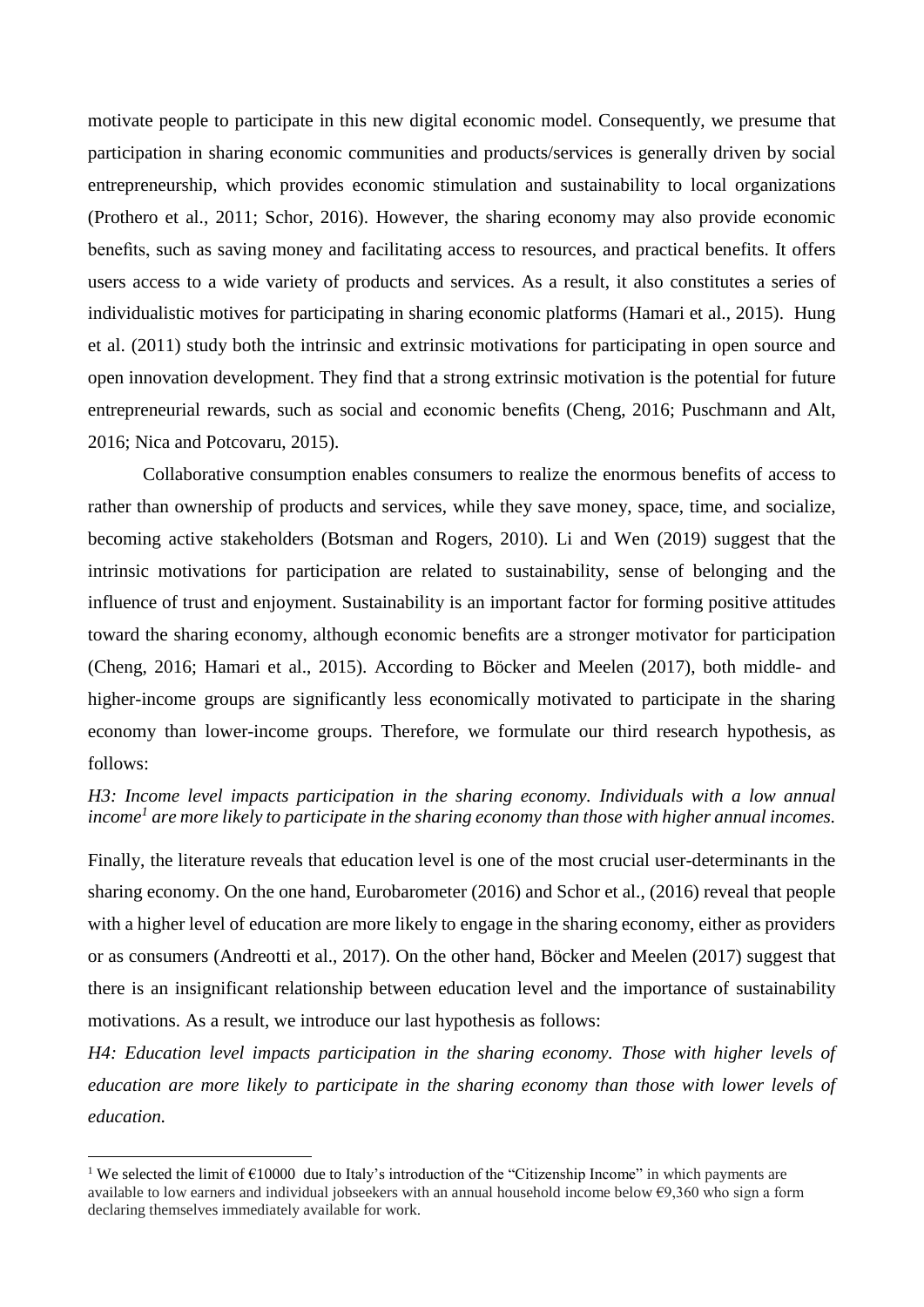The next section will introduce the related research methodology and the digital tools employed to analyze the questionnaire, as well as the results and a discussion of the findings.

### **3. Methodology**

A mixed method approach (Bryman and Bell, 2015; Creswell and Clark, 2017) was utilized for the rich data collection, employing several digital tools. Specifically, we used Google for emails, as well as social media platforms, such as Facebook, WhatsApp, Instagram and LinkedIn. Data collection was conducted in Italy from September 2017 to January 2018. This method is used for conducting research that considers the collection and the analysis of qualitative and quantitative data. This way to deal to surveys and questionnaire is applied when there is the necessity to have an integration between two different methodologies. The questionnaire was created after some interviews to understand the main relevant elements related to the sharing economy phenomenon. By combining both quantitative and qualitative data, the researcher gains in breadth and depth in the understanding of a phenomenon, compensating for the weaknesses related to the use of a single approach. The survey was created using Google forms. This tool is a useful solution for managing real-time registrations for events and courses, surveys, tests, creating quizzes and much more.

Participants were invited to complete a questionnaire concerning the following: i) their level of familiarity with the sharing economy; ii) their attitudes; iii) their sharing motivations; iv) their participation experiences; and, v) their annual financial benefits<sup>2</sup> from the sharing economy. It is important to note that only verified and authenticated responses were collected.<sup>3</sup> We also utilized a 5-point Likert scale (Boone and Boone, 2012). Moreover, we employed the exact age factor, instead of the generational terms millennials or generation Y, generation X and generation Z, due to their demographic variance (Phitayakorn et al., 2015). The survey was composed of 5 question blocks with 27 questions in total. Table 1 shows the related blocks:

# INSERT HERE TABLE 1

In the first survey block, the questions focus on the respondents' familiarity with the sharing economy in Italy. In the second block, the questions focus on the individual preferences and product attributes of Italians. The intent of these questions is to identify the following: i) the level of consumer's attractiveness towards sharing; ii) the most popular items to exchange; and iii) the selection hierarchy of product attributes. The third block builds on the significant reasons (e.g., economic, social and sustainability) that drive people to sharing activities. This third block is of prominent importance for understanding consumer behavior. Questions relate to the following: i) the most popular sharing platforms; ii) how much they participate in sharing activities, considering the subdivision defined by

1

<sup>2</sup> Year of reference is 2017.

<sup>&</sup>lt;sup>3</sup> Verified answers are those that were clearly complete in all question blocks.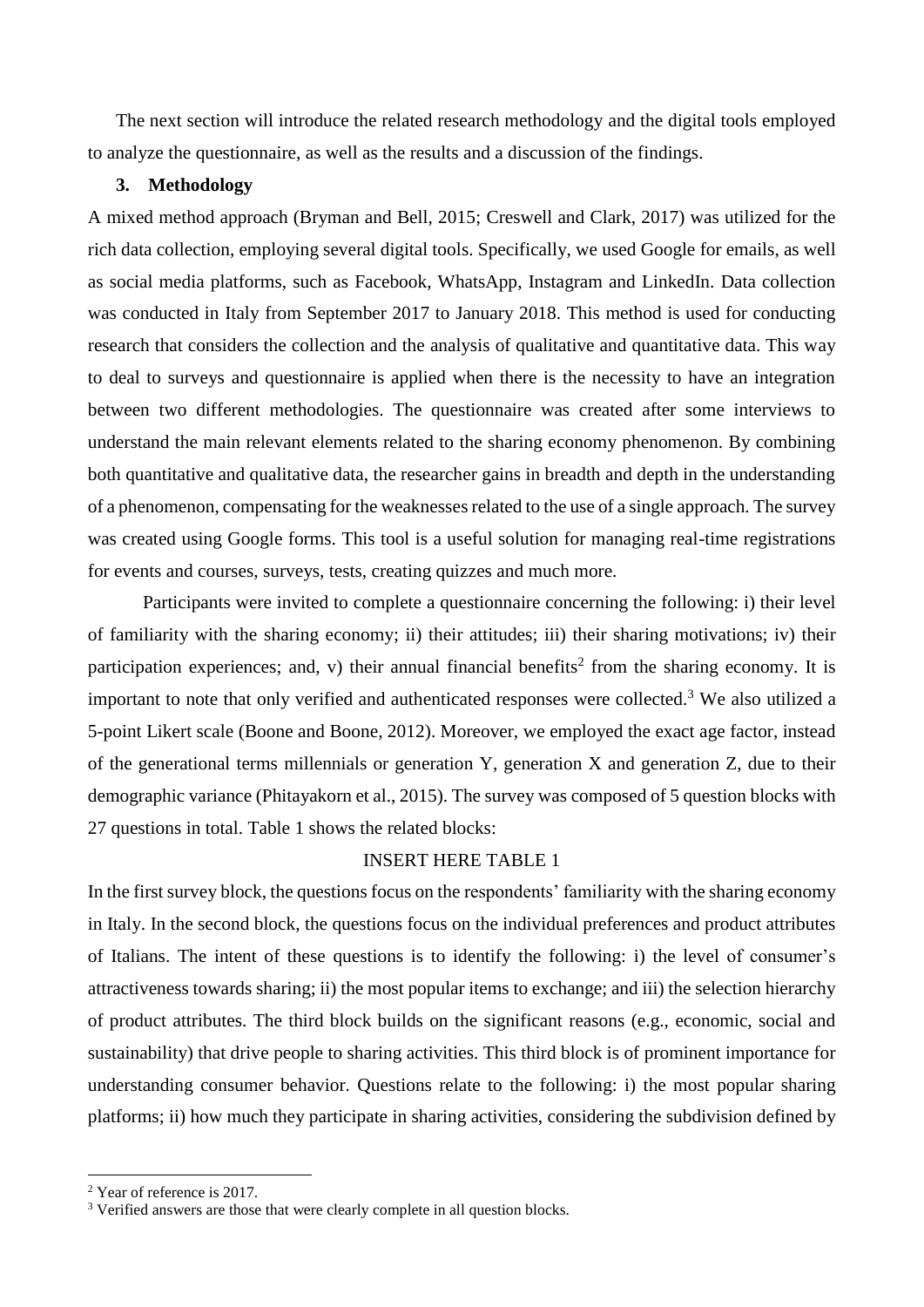Schor et al. (2016); and, iii) consumer roles in sharing activities (e.g., supplier of goods, user of goods, both or none). This last question determines the nature of the questions that follow. Consumers responding as 'users of goods' and 'both' were then asked how much they had earned in the last 12 months. Additional questions relate to the following: i) how much are they willing to pay for sharing activities; ii) what are their preferences for frequently used products; and iii) how important is user feedback. Based on the responses, the questionnaire was designed to explore two different scenarios: i) consumers answering 'supplier of goods' scenario and ii) consumers answering 'none' scenario. To conclude, in the last block, questions focused on the individual's future participation in sharing activities and their economic point of view regarding sharing. This block also included other socioeconomic-related features.

Hypothesis testing was employed for data analysis, because it is one of the most reliable and common statistical tools (Faliva and Zoia, 2004; Gardini and Costa, 2000; Paruolo, 1999). Though originally selected for scientific and survey data analysis, it is now widely employed for testing social networking, mobile, and crowdsourced data models (Bluman, 2009). It is important to underline that in statistical inference the design of the hypothesis checks the bound of the probability to have a false discovery (type I error). It is based on a precise amount (usually the significance level is  $\alpha = 5\%$ ). We refer, in this distribution data universe, to chi-square statistics (Simar and Wilson, 2002; Hinton, 2014), that is a non-parametric test, planned to analyse group differences when the dependent variable is measured at a nominal level. The test allows us to evaluate the multiple questionnaire groups and independent variables to provide substantial information for the questionnaire participants (Paruolo, 1999). The main advantages of the chi-square test are related to the data flexibility for handling questionnaire's multiple groups. In addition, it can test the association between variables and categorize differences between observed and expected values (Faliva and Zoia, 2004).

This test is used for calculating a p-value and comparing the result with the chi-square distribution. In this comparison, the degrees of freedom are equal to the number of cells (n) minus the reduction in degrees of freedom (p). Considering the questionnaire's subsample populations (due to a chi square test limitation related to small sample of fewer than 20 observations), we complement the Fisher's exact test to confirm the results of this study (Bower, 2003; McCrum-Gardner, 2008; Siegel, 1956). We employ Fisher's test to examine the significance of the association (contingency) between the questionnaire's classifications and contribute to categorical data results (Upton, 1992). Therefore, this non-parametric test verifies whether the dichotomous data of two samples, summarized in a contingency table, are compatible with the null hypothesis. Correspondingly, we also verify that the population origins of the two samples have the same dichotomous subdivision. As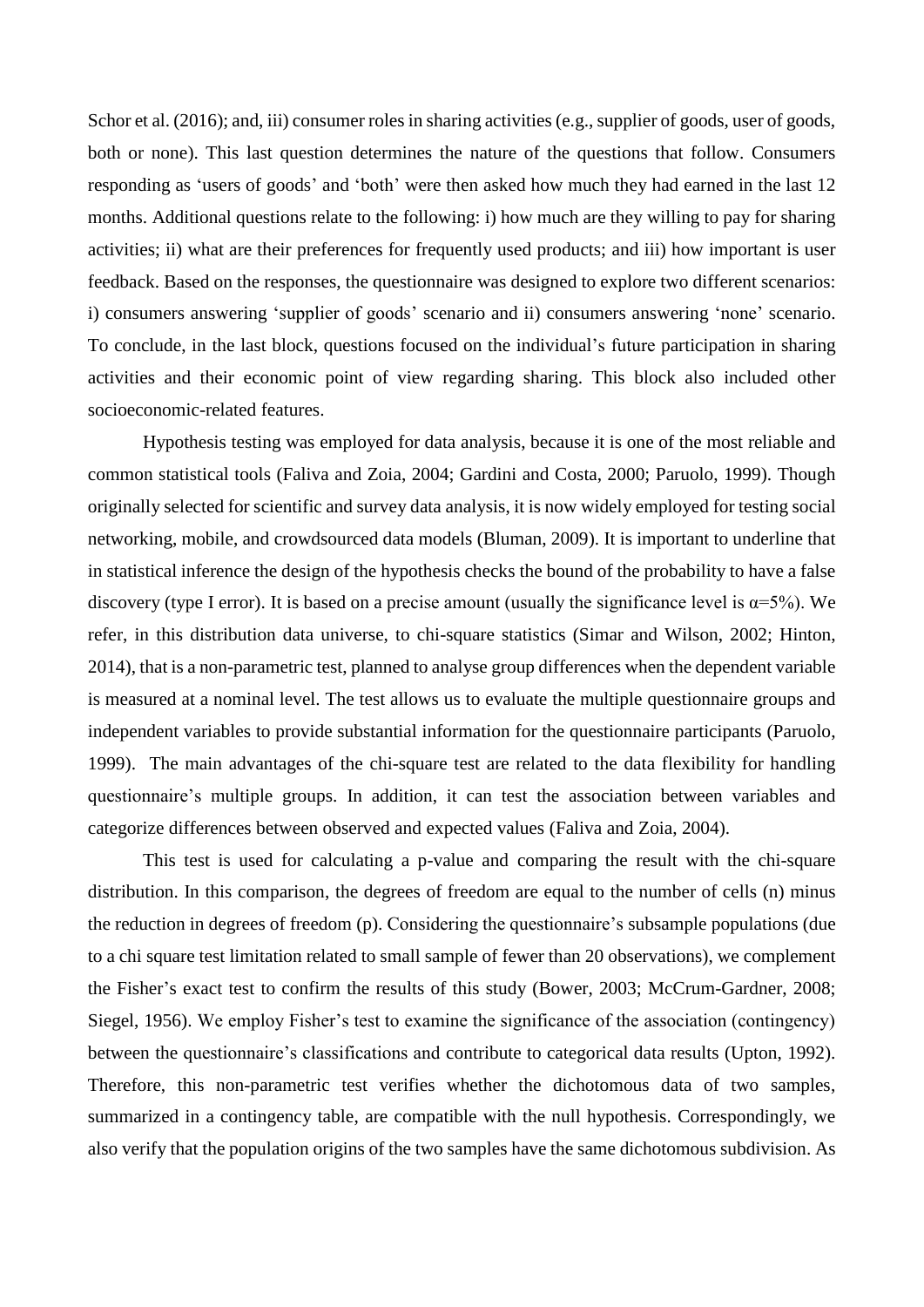a result, we conclude that the observed differences of the sample data are simply accidental (Simar and Wilson, 2002; Routledge, 1992).

In this second test, the calculation of a p-value is necessary to understand the results and to verify the acceptance of the null hypothesis. In respect to the data normality, we employ test H3, a different kind of test, which uses z-score tests. We perform this kind of test, as we know the sampling probability distribution for the difference between the two means, and the assumptions for the parametric tests have been met (Kim, 2015; Simar and Wilson, 2002, Faliva and Zoia, 2004).

Finally, we employ the z score, as it is used to test the population proportions of exact sample sizes and check the statistical difference between two groups (Paruolo, 1999).

### **4. Results**

A response rate of 92% was achieved with 926 valid responses (the entire sample included 1007 elements) from a balanced population sample of 60% females and 40% males. Moreover, most of the participants (815 participants) were between 19 and 34 years old—widely defined as the children of globalization (Berkup, 2014)—while 26 participants were less than 19 years old, 60 were 35 to 51 years old and 25 were more than 51 years old.

# INSERT HERE FIGURE 1 INSERT HERE TABLE 2

From a descriptive point of view, twenty-nine percent (29%) of respondents were university graduates (see table 2). In the first part of the survey, one of the questions relates to the use and knowledge of specific online platforms (Question 4 of Part 2: "Select the sharing platforms you've heard about"). Consequently, the participants were given the option to check more than one alternative.

### INSERT HERE TABLE 3

As a result, table 3 reveals that the three most popular platforms are as follows: i) eBay, an exchange type of platform); ii) BlaBlacar, a carpooling type of platform; and, iii) Uber, a services type of platform that also includes peer-to-peer ridesharing. These results are interesting, because the answers reflect the reality of the most popular sharing platforms. In addition, results exhibit that users clearly identify the offered services and they are willing to employ them, like sharing mobility.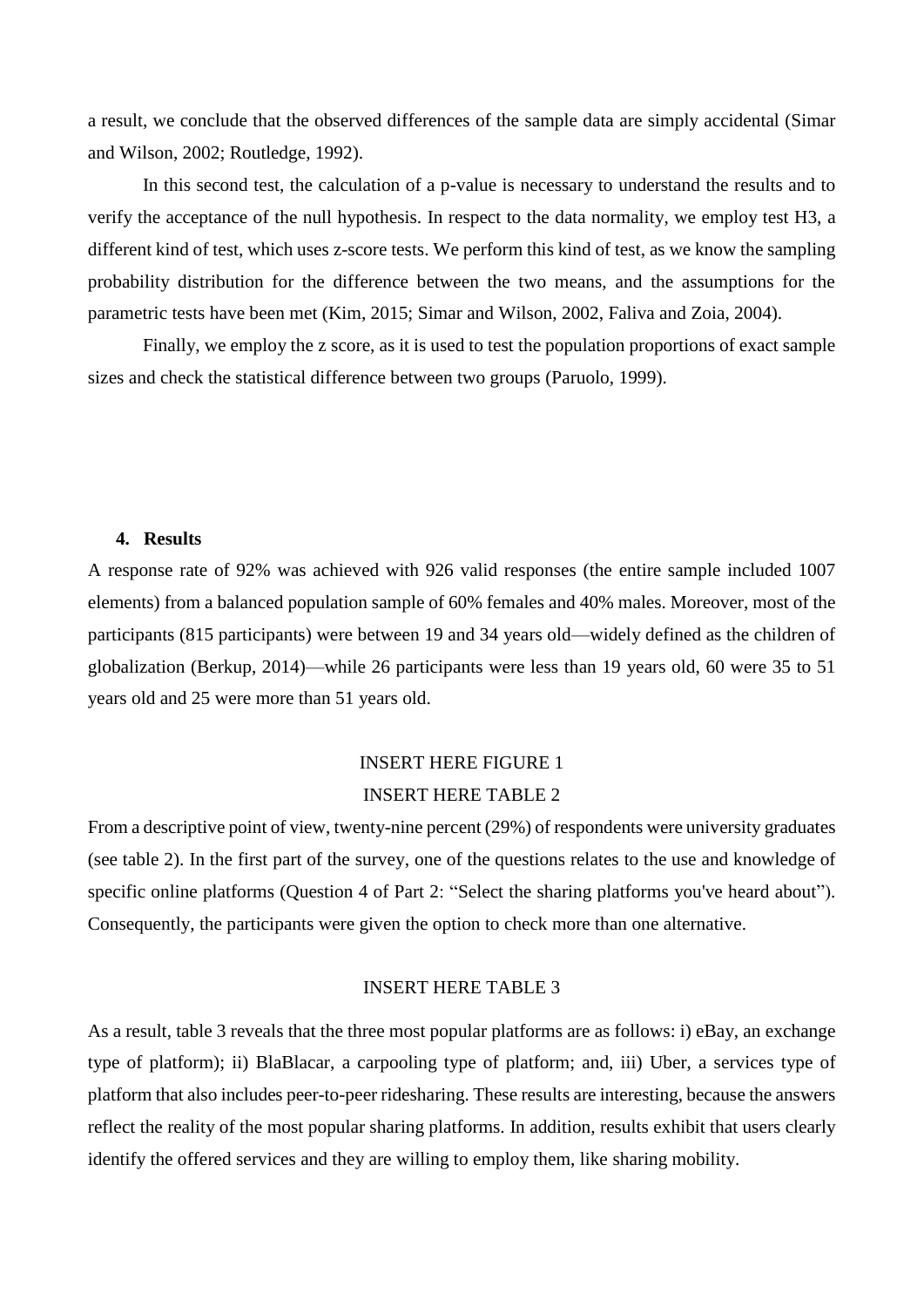Table 4 results reveal, from a descriptive point of view, that there is not a distinctive difference between males and females in their product and/or service preferences, other than clothing and jewelry. In these two product categories, the difference exceeds 15%. Nevertheless, there are specific product and/or service categories where gender orientation is of prominent importance.

# INSERT HERE TABLE 4

The last two tables (table 5 and table 6) are related to participation in different categories of the sharing economy in relation to the participants' annual income. The question related to income was not compulsory; therefore, the sample (that also complements H3 testing) is limited to 691 answers. As a result, due to the structure of the sample, we consider the limit of  $\epsilon$ 10000 for treating these two different subsamples.

# INSERT HERE TABLE 5 INSERT HERE TABLE 6

Tables 5 and 6 reveal a strong interrelation between the two income categories for all of the elements provided in the survey. The two subsamples provided similar responses. In fact, 94% of the sample has a threshold of less than 5%. In concluding this descriptive section, we confirm that there are several motivations for sharing goods and services. Italian consumers seem motivated to participate in the sharing economy for the following reasons: i) to share in order to reduce waste; ii) to improve the environmental efficiency of sustainable resources; and iii) to save money with smart living innovations.

According to the Eurobarometer Survey (2016), the sharing economy is growing slowly, as three out four respondents reported that they did not participate in car sharing and product trade. Moreover, the same survey affirms that differences in ages and annual incomes are related to different motives for participating in the sharing economy. Explicitly, intrinsic and extrinsic motivations work in tandem to attract Italian consumers to the sharing economy.

This study's responses relate to Eurobarometer's survey regarding participation in sharing activities. In fact, it reveals that Italian consumers are abstaining from sharing activities of specific transportation modalities (e.g., cars, motorcycles, etc.), diverging from current global trends. Nevertheless, they seem keen to share intangible assets, such as ideas, skills and knowledge, as well as tangible assets, such as accommodations and crowdfunding. In addition, Italians engage in social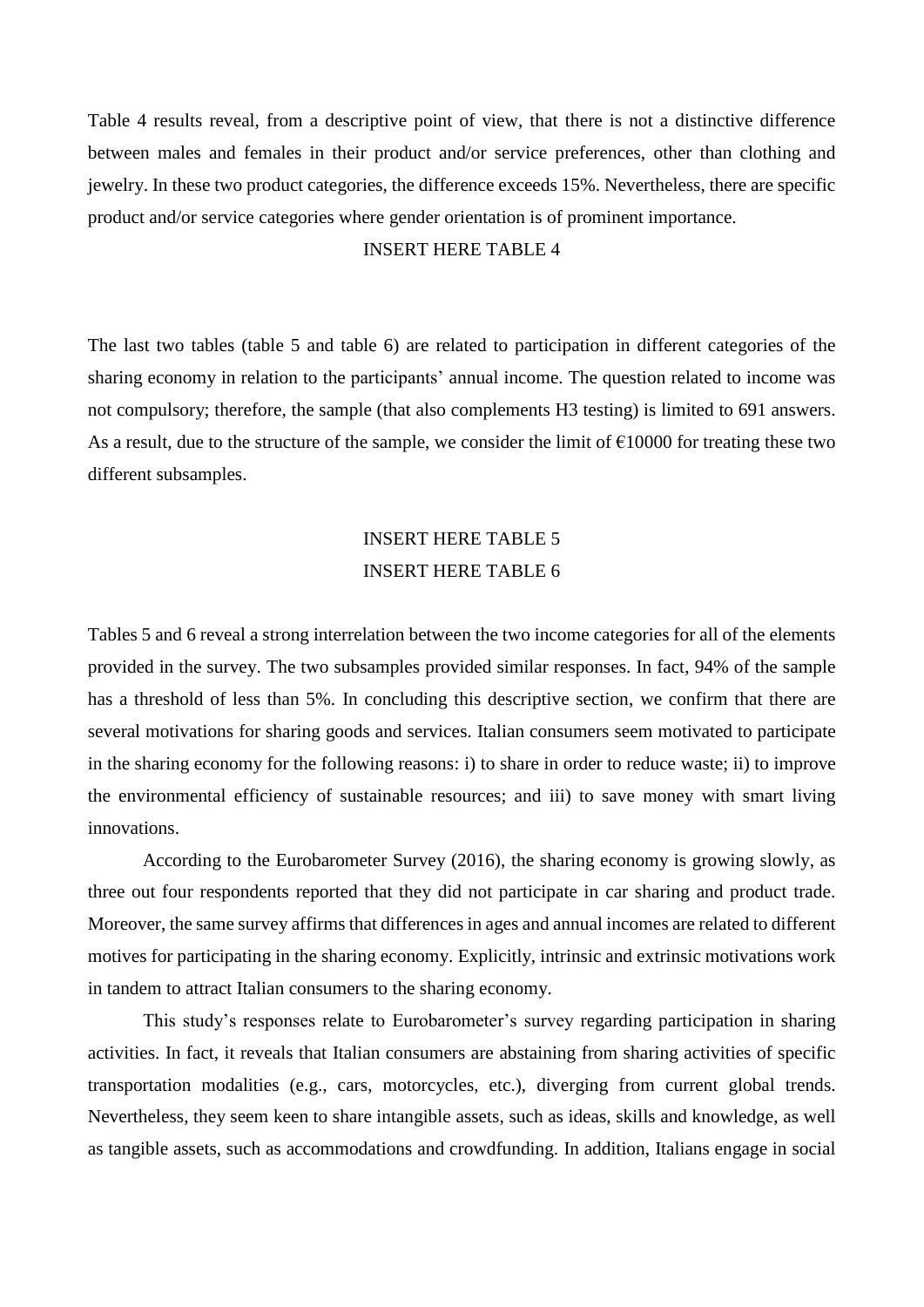activities and contribute to the sharing economy by reducing the acquisition of temporarily used items (e.g., books or used products).

Consequently, we introduce a response mean index for testing our hypotheses in order to elaborate on the study's dynamics. Using the revealed propensity and participation values of the sharing economy, we investigate the first hypothesis object  $(H1)<sup>4</sup>$ . H1 potentially verifies if the answers provided by different age groups regarding their propensity toward the usage and future of sharing economy are different. We subdivided the respondents into two subsamples: respondents from 18 to 34 years old,  $(n=851)$  and respondents from 35 to 70 years old,  $(n=75)$ . The results are shown in the following table:

### INSERT HERE TABLE 7

Data reveals that young Italian consumers engage selectively in the sharing economy. In fact, the pvalue is strictly significant (see table 7). Nevertheless, it is important to note the population differences between the two subsamples. The questionnaire was conducted exclusively using digital tools (e.g., social networks and emails), which favor younger populations. The  $H2<sup>5</sup>$  object under investigation is the gender difference among participants in the sharing economy. As a result, we calculated the propensity for participating in the sharing economy for males (n=367) and females (n=559), regardless of their age. We compared the sample using Fisher's exact test and Pearson's chisquared, as follows.

# INSERT HERE TABLE 8

The results of the questionnaire support H2. In fact, gender seems to be irrelevant regarding both present and future participation; the sample does not reveal any statistically significant differences.

The aspect investigated in  $H3<sup>6</sup>$  is income. It is important to highlight that the questions related to income were not mandatory; thus, 691 respondents comprise this sample. The methodology for analyzing this hypothesis, the parametric test, differed from the other three. Of the 691 respondents, 452 respondents declared an income lower than  $\epsilon$ 10000 per year, and 239 declared an income of more than €10000.

### INSERT HERE TABLE 9

1

<sup>&</sup>lt;sup>4</sup> H1 and H2 tests are employing the values from questionnaire's part 4.

<sup>&</sup>lt;sup>5</sup> H1 and H2 were tested using the values from Part 4 of the questionnaire.

<sup>6</sup> H3 and H4 were tested using the values from Parts 2 and 3 of the questionnaire.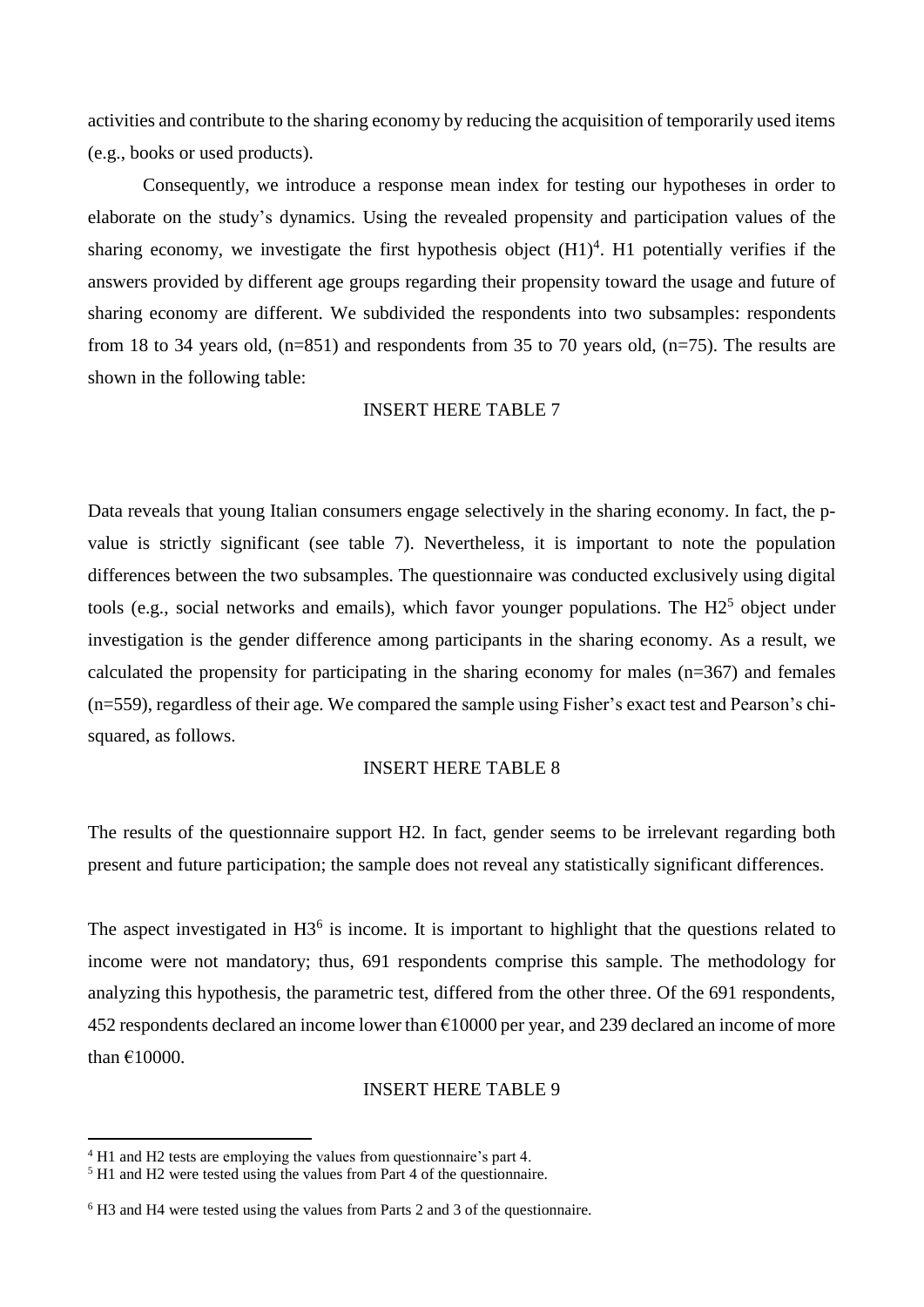The survey collected the answers for these two income categories into two main groups. One group consists of negative answers and the other of positive answers. Both negative and positive answers are responding to their relation and potential in a sharing economy activity, according to a predetermined product/service category. No evident difference emerged for either positive and negative answers. Consequently, it seems that income is not a discriminating factor. Therefore, in terms of the categories considered, we conclude that income is not an important factor for participating in the sharing economy, disproving H3.

The aspect investigated in  $H4^7$  is the potential for level of education to impact one's propensity for participating in the sharing economy. To investigate this hypothesis, we divided the sample into the following two groups: people without a bachelor's degree (n=661) and people with almost a bachelor's degree (n=265). The second category (people with almost a bachelor's degree) included undergraduate university students who are currently in their junior or senior year. Subsequently, we calculated each group's propensity to participate in the sharing economy.

# INSERT HERE TABLE 10

Finally, for the comparison between these two samples, we used Fisher's exact test and Pearson's chi-squared. The p-value for these tests was greater than 10%, suggesting that H4 is incorrect. Since the responses relating to education level, for both graduates and undergraduates, fail to exhibit significant differences between the two groups, we can affirm that age is an influential element for determining whether or not someone will participate in the sharing economy, whereas sex, income and education are not significant determinants of participation. Because the sharing economy is powered by the digital economy, such results are expected, as younger generations tend to employ these extensively tools extensively (Godelnik, R., 2017).

### **Conclusion**

1

The results of this study contribute to the growth of knowledge regarding the digital revolution and the sharing economy by methodologically demonstrating prominent motivations for participating in the sharing economy. Overall, the questionnaire's results indicate that among personal motivators of age, sex, income and education, age is the most impactful. In addition, responses indicate that intrinsic

<sup>7</sup> H3 and H4 were tested using the values from Parts 2 and 3 of the questionnaire.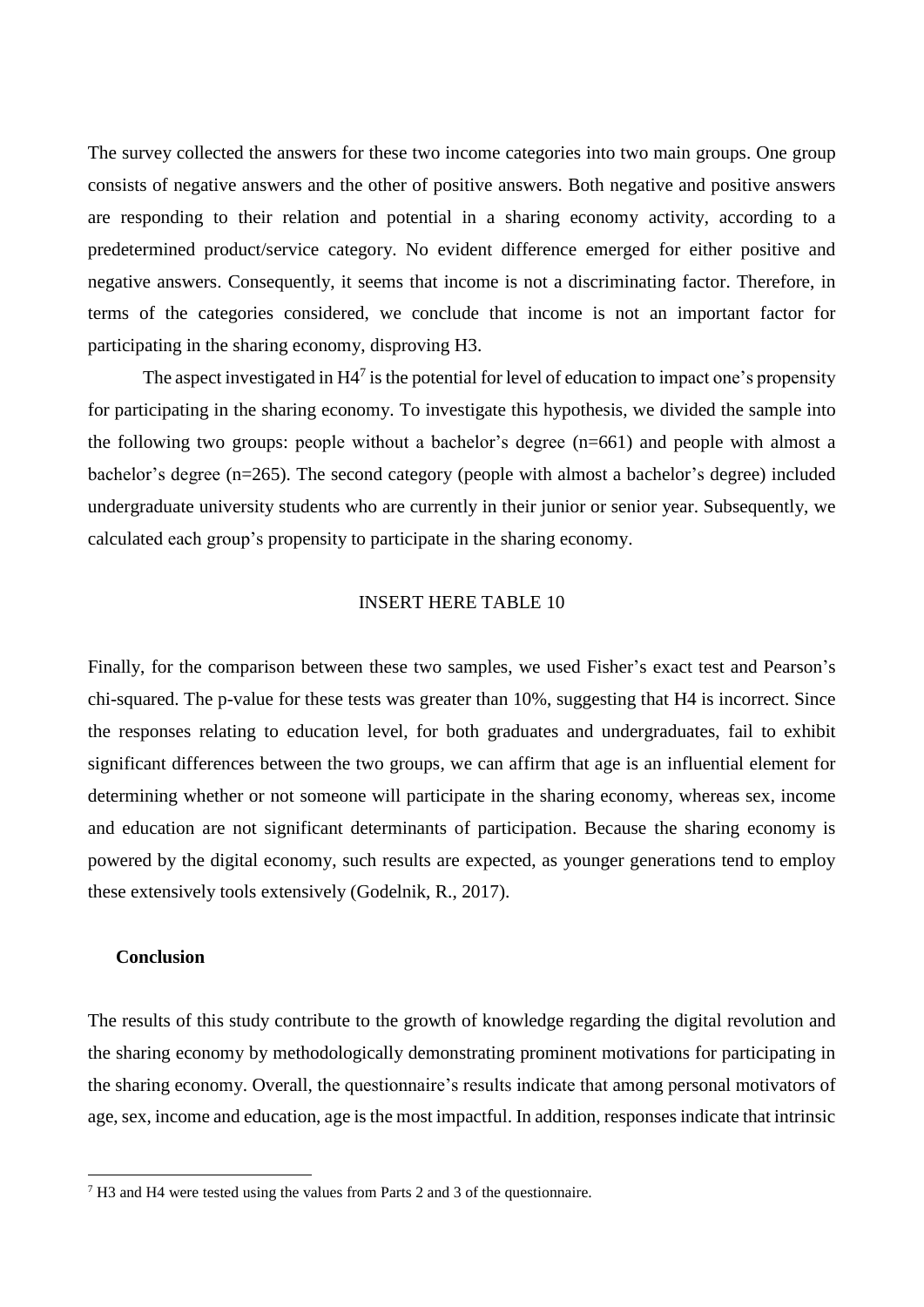and extrinsic motivators work in tandem for young Italian consumers. Results also indicate that sustainability plays an important role in the sharing economy. Young Italians are sensitive to waste reduction. In accordance, they prefer sustainable modalities (e.g., bicycles) that enhance environmental efficiency. These factors potentially stimulate sustainable dynamics and innovative relationships that produce a strong social effect and strengthen the sense of digital community (Puschmann, 2016; Porter and Kramer, 2019).

Firstly, the questionnaire reveals an Italian inclination and selective participation in the digital economy. These selective sharing activities involve the availability of immediate products/services that allow active participants to enrich their social and economic well-being, saving time and money. In accordance with this survey's results, Dellaert (2019) supports the fact that sharing economy users are inclined toward personalized and customizable accessibility. This new digital consumption model helps everyone to reduce individualistic behavioral patterns in favor of more collaborative ones. This ongoing trend of Italian participation in the sharing economy supports the predictions of vigorous global digital development over the next decade (Marchi and Parekh, 2015).

Secondly, the findings from the questionnaire suggest that Italians in lower annual income level categories (less than  $\epsilon$ 10000) are more inclined to participate in sharing practices. The prominent reason for such an inclination is entrepreneurially oriented, linking to the generation of additional income. These socioeconomic behavioral patterns encourage digital entrepreneurship, as well as the creation of innovative start-up companies. In addition, traditional companies could capture this creative technological trend in the digital economy and reposition themselves in this new market. Their adoption of innovative business models and the creation of digital business profiles could signal a sustainable business strategy. These shared economic opportunities seem to be predominantly present in the rental, transport, accommodation, catering and other financial and professional service industries. As a result, this study concludes that the Italian market supports a digital trend that affects several sectors and industries.

Thirdly, the results of the questionnaire show that the sharing economy changes consumers' behavior, as lower income categories are more active than higher income categories with the digital applications in the field. Consequently, based on the results of this study, we expect to see the emergence of open-innovation collaboration models in the future. Such a trend could act as a multiplier to innovative products and services, enabling the restructuring of a number of stagnant organizations.

Fourthly, this questionnaire complements related research, supporting the argument that the sharing economy satisfies different product and service needs, transforming users' lifestyles (Hamari et al., 2015; Zhu et al., 2017). Nevertheless, the intention of this study is certainly not to argue for the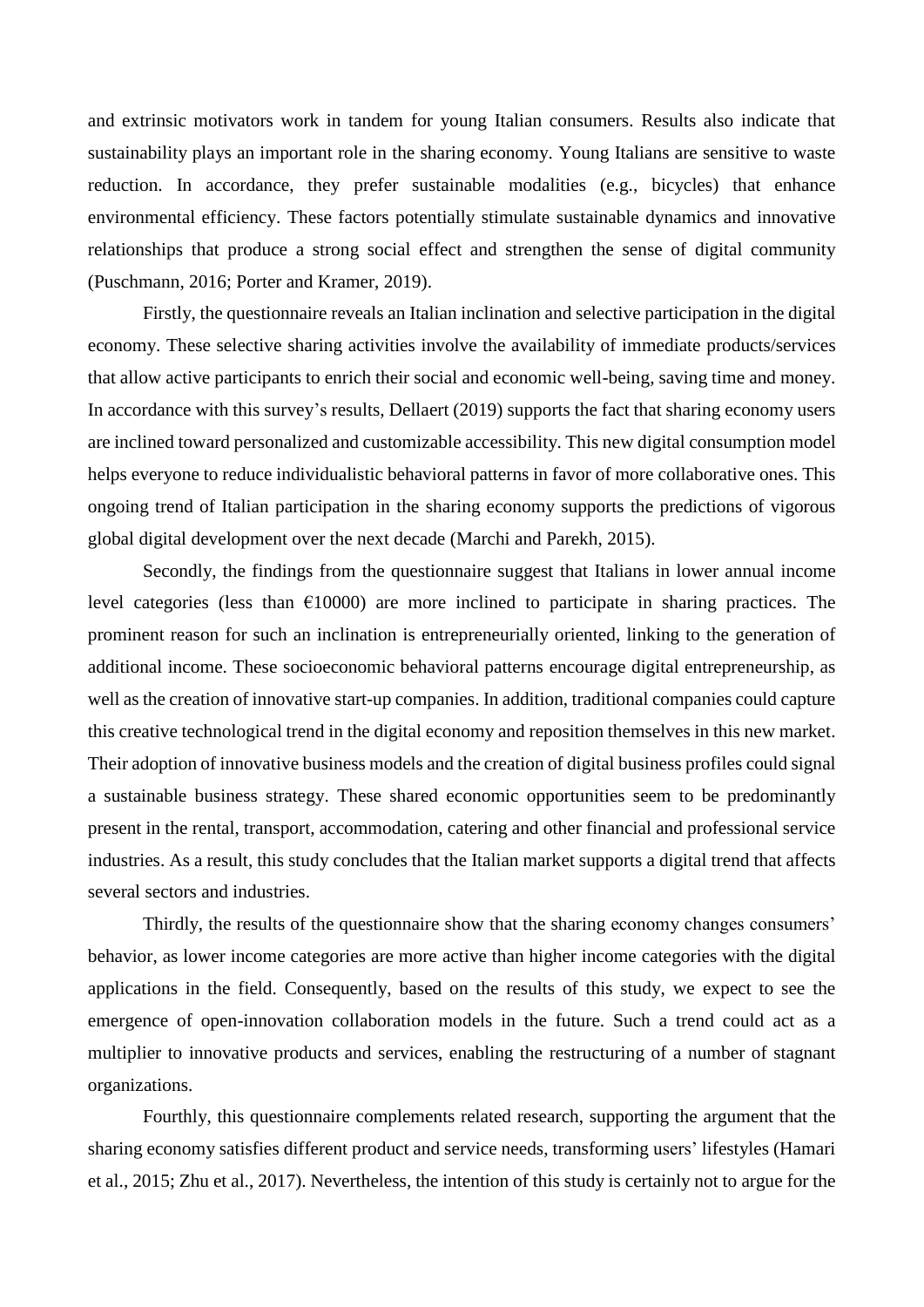abandonment of the property concept in favor of shared economic practices. Rather, it supports the vivid co-existence of the two models: the traditional economic model and the digital economic one.

Fifthly, the findings of this study support the European data provided by the Eurobarometer survey (2016), as they reveal that young Italians are attracted to and involved in this digital process. Moreover, this study's market participation determinants are significant for reinventing entrepreneurial products and services. In fact, due to the confirmation that gender and income are irrelevant factors, participating businesses could adopt their marketing campaigns to treate these two factors as non-fundamental and discriminatory.

Technologies of the fourth industrial revolution cardinally changed the environment of the person activity and the change brought about by the Sharing Economy in the way of doing business and in social relations is just beginning. Into this new economy there are resources (such as information, web knowledge) that are strictly interconnected with instrument and management technologies. The sharing of information, capital and knowledge allows to increase, considering the concept of limited availability of the resources, the efficiency of their use. For this motivation it is important to understand their principal aim as new sources of competitive advantages of companies can be found.

Finally, our results are subject to certain research limitations, partly due to the digital tools employed. First, the standardized online survey form limited the older generations' participation. Second, the majority of respondents have an annual income of  $\epsilon$ 10000 or less.

Therefore, our future research should focus on increasing the respondent sample size and types of digital tools, as it seems that sharing ownership is a millennial preference in Italy. As a result, the focus of our future research should be shifted to practicalities relating to transactional efficiency and user convenience, as well as the consumers' and the suppliers' geographic position and their preferences regarding shared activities.

### References

Andreotti, A., Anselmi, G., Eichhorn, T., Hoffmann, C. P., Jürss, S. and Micheli, M. (2017), "European perspectives on participation in the sharing economy." Available at SSRN: [https://ssrn.com/abstract=3046550,](https://ssrn.com/abstract=3046550) (Accessed 19 October 2019)

Baron, P. (2013), "The root and responsibility model: a framework for ethical consumption.", *Kybernetes*, Vol. 42 No. 9, pp. 1325-1337.

Belk, R. (2007), "Why not share rather than own?", *The Annals of the American Academy of Political and Social Science*, Vol. 611 No. 1, pp. 126-140.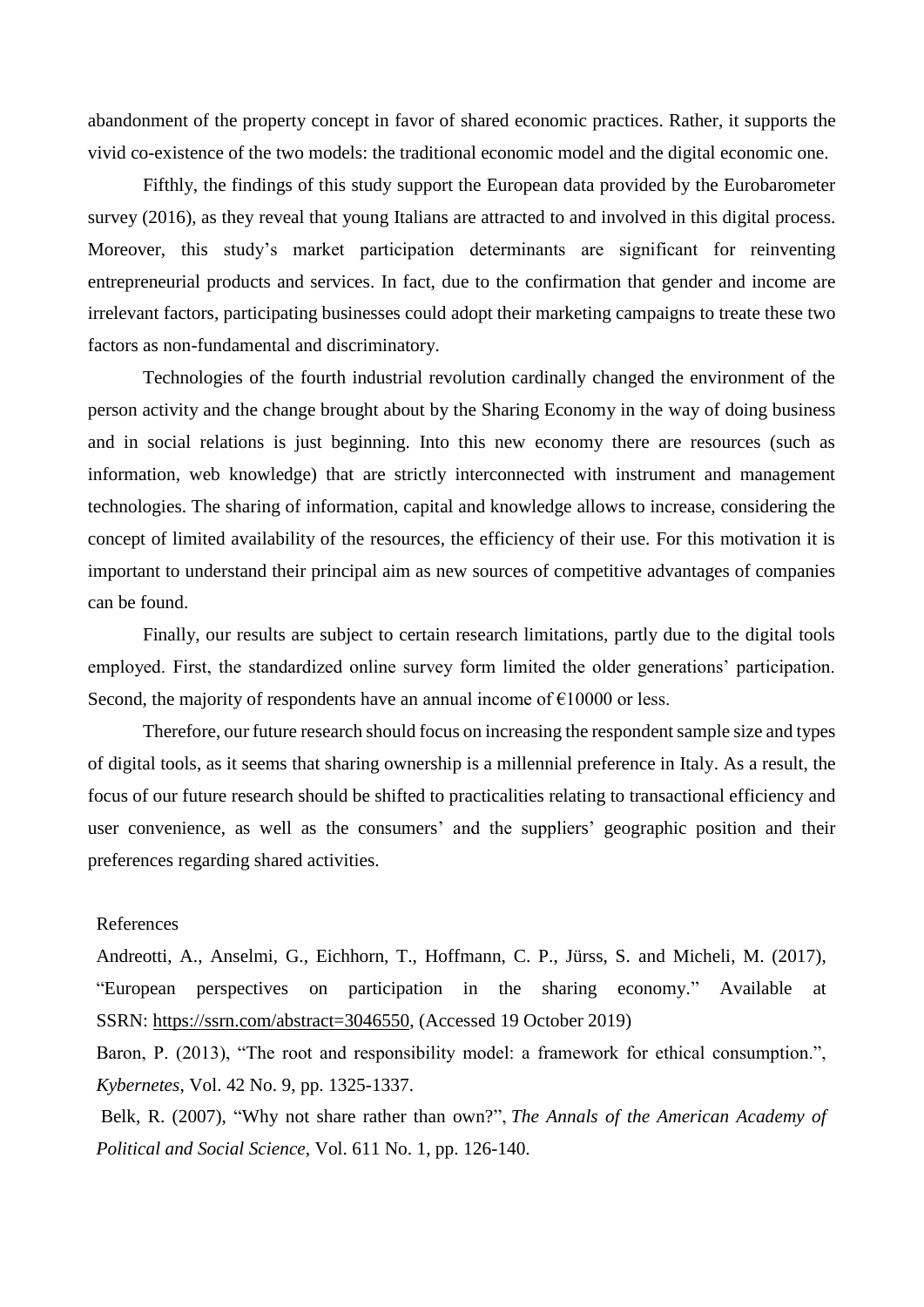Belk, R. (2014), "You are what you can access: Sharing and collaborative consumption online.", *Journal of business research*, Vol. 67 No. 8, pp. 1595-1600.

Berkup, S. B. (2014), "Working with generations X and Y in generation Z period: Management of different generations in business life", *Mediterranean Journal of Social Sciences*, Vol. 5 No. 19, pp. 218-228 .

Bluman, A. G. (2009), *Elementary statistics: A step by step approach,* McGraw-Hill Higher Education ,New York.

Böcker, L. and Meelen, T. (2017), "Sharing for people, planet or profit? Analysing motivations for intended sharing economy participation." *Environmental Innovation and Societal* Transitions, Vol. 23, pp. 28-39.

Boone, H. N. and Boone, D. A. (2012), "Analyzing likert data.", *Journal of extension*, Vol. 50 No. 2, pp. 1-5.

Botsman, R. and Rogers, R. (2011), *What's mine is yours: how collaborative consumption is changing the way we live,* Collins, London.

Bower, K. M. (2003), "When to use Fisher's exact test", In *American Society for Quality, Six Sigma Forum Magazine,* Vol. 2 No 4, pp. 35-37.

Bryman, A. and Bell, E. (2015), *Business Research Methods (Vol. fourth),* Bell & Bain Ltd, Glasgow.

Carley, M. and Spapens, P. (2017), *Sharing the world: sustainable living and global equity in the 21st century,* Abingdon on Thames, Routledge.

Cheng, M. (2016), "Sharing economy: A review and agenda for future research.", *International Journal of Hospitality Management*, Vol. 57, pp. 60-70.

Creswell, J. W., and Clark, V. L. P. (2017). *Designing and conducting mixed methods research*. Thousand Oaks, Sage publications.

Dellaert, B. G. (2019), "The consumer production journey: marketing to consumers as coproducers in the sharing economy.", *Journal of the Academy of Marketing Science*, Vol. 47 No 2, pp. 238-254.

DESI (2019), "Digital single market, European Commission", available at: <https://ec.europa.eu/digital-single-market/en/desi> (Accessed 19 October 2019)

Dominici, G., and Palumbo, F. (2013), "How to build an e-learning product: Factors for student/customer satisfaction.", *Business Horizons*, Vol 56 No 1,pp. 87-96.

Dominici, G., Matić, M., Abbate, T., and Fatta, D. D. (2016), "Consumer attitude toward using smart shopping carts: a comparative analysis of Italian and Croatian consumer attitudes.", *International Journal of Electronic Marketing and Retailing*, Vol 7 No 3, pp. 229-244.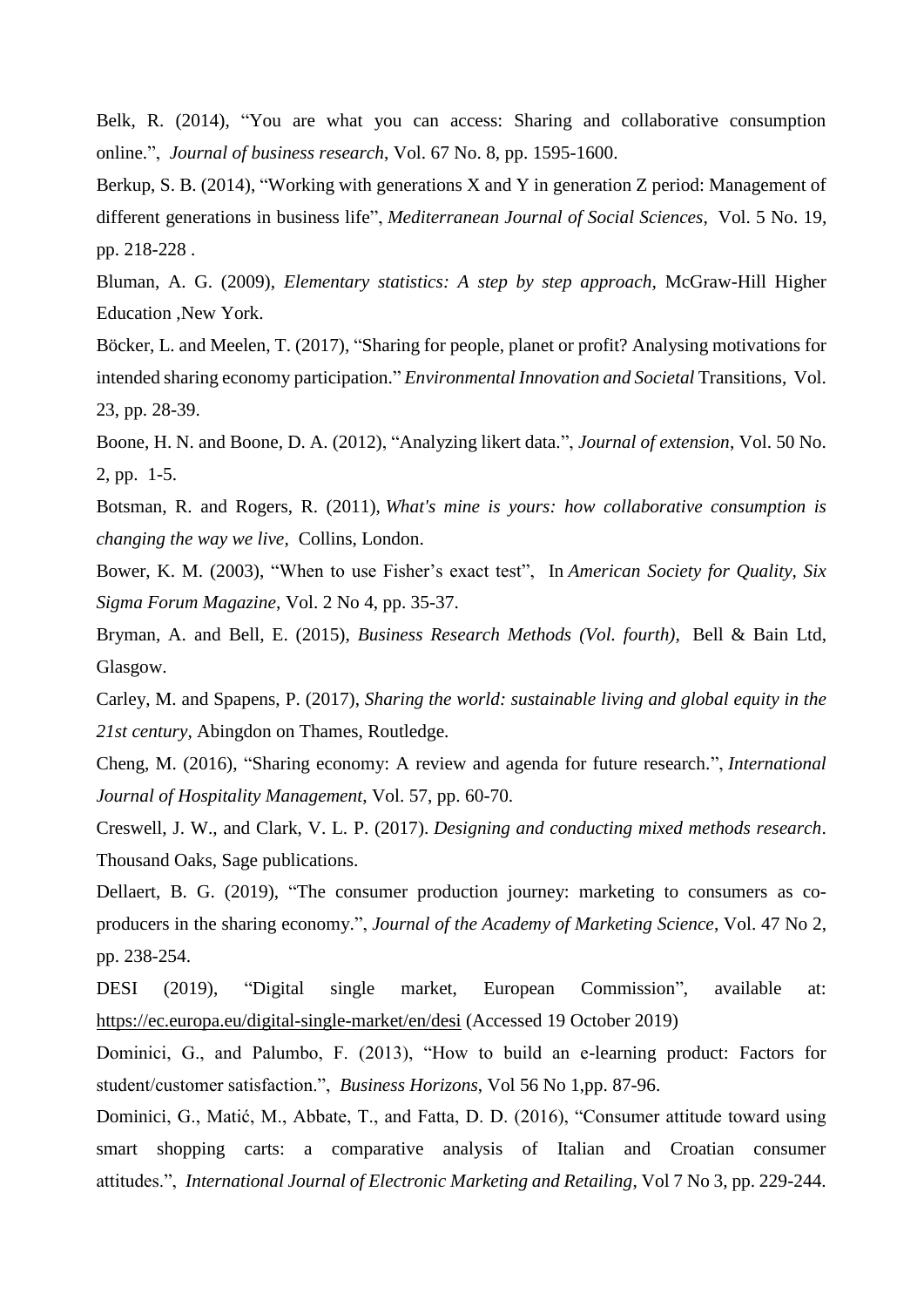D'Urso, P., Di Monte, I., Massari, R., and Cappelli, C. (2017). "Consumer behaviour and online advertising: A fuzzy approach to the market segmentation." *Micro & Macro Marketing*, *26*(Vol. 26, No 2, pp. 213-228.

Eckhardt, G. M., Houston, M. B., Jiang, B., Lamberton, C., Rindfleisch, A. and Zervas, G. (2019), "Marketing in the sharing economy.", *Journal of Marketing*, Vol. 83 No 5, pp.5-27.

Eurobarometer (2016). 84. Autumn 2015. "Public opinion in the European Union.", Available at: [https://ec.europa.eu/commfrontoffice/publicopinion/archives/eb/eb81/eb81\\_publ\\_en.pdf](https://ec.europa.eu/commfrontoffice/publicopinion/archives/eb/eb81/eb81_publ_en.pdf) (Accessed 19 October 2019)

Faliva, M. and Zoia, M. G. (2004), "Econometric profiles of testing of statistical hypotheses: model specification tests", *Statistica*, Vol. 64 No 2, pp. 257-269.

Frenken, K. (2017), "Political economies and environmental futures for the sharing economy.", *Philosophical Transactions of the Royal Society A: Mathematical, Physical and Engineering Sciences*, Vol. 375 No 2095, pp. 1-15.

Forno, F., and Garibaldi, R. (2015). "Sharing economy in travel and tourism: The case of homeswapping in Italy". *Journal of Quality Assurance in Hospitality & Tourism*, Vol.16, No 2,pp. 202- 220.

Gardini, C. and Costa, F. (2000), *Econometria* (Vol. 32), Franco Angeli, Milano.

Gazzola, P. (2018). "Behind the sharing economy: Innovation and dynamic capability", In *Knowledge Management in the Sharing Economy* Springer, Cham, pp. 75-94.

Gazzola, P., Colombo, G., Pezzetti, R. and Nicolescu, L. (2017), "Consumer empowerment in the digital economy: Availing sustainable purchasing decisions.", *Sustainability*, Vol. 9 No 5, pp. 693- 712.

Gazzola, P., Vătămănescu, E. M., Andrei, A. G. and Marrapodi, C. (2018), "Users' motivations to participate in the sharing economy: Moving from profits toward sustainable development.", *Corporate Social Responsibility and Environmental Management,* Vol. 26, pp. 740-749.

Grifoni, P., D'Andrea, A., Ferri, F., Guzzo, T., Angeli Felicioni, M., Praticò, C., and Vignoli, A. (2018). "Sharing Economy: Business Models and Regulatory Landscape in the Mediterranean Areas". *International Business Research*, Vol. 11, no 5, pp. 62-79.

Godelnik, R. (2017), "Millennials and the sharing economy: Lessons from a 'buy nothing new, share everything month'project.", *Environmental Innovation and societal transitions*, Vol. 23, pp. 40-52.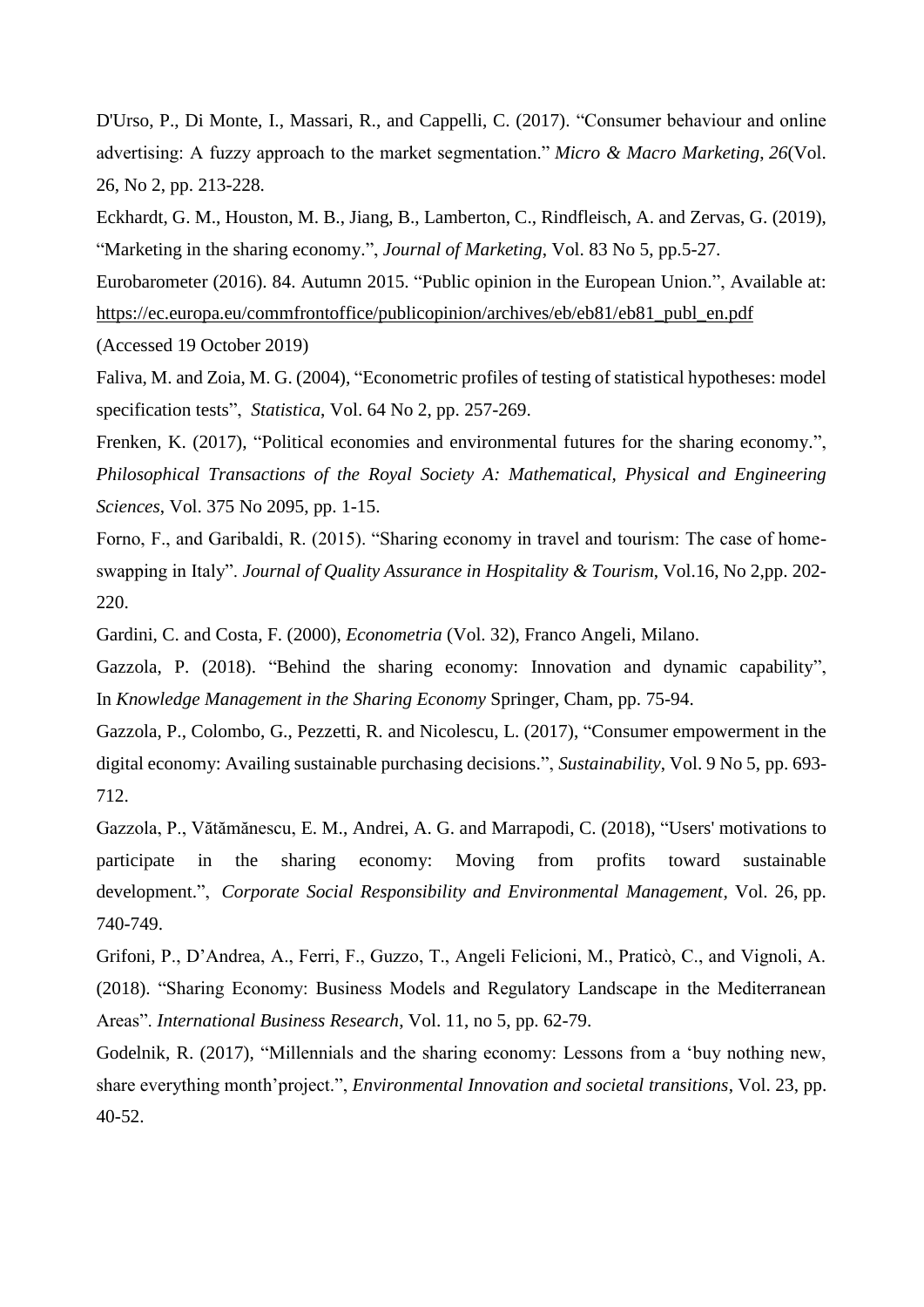Hamari, J., Sjöklint, M. and Ukkonen, A. (2015), "The sharing economy: Why people participate in collaborative consumption", *Journal of the Association for Information Science and Technology,*  Vol. 67 No 9, pp. 2047-2059.

Hand, C. (2019), "Biology and being green: The effect of prenatal testosterone exposure on proenvironmental consumption behavior.", *Journal of Business Research.* Available at: DOI: [https://doi.org/10.1016/j.jbusres.2019.02.034,](https://doi.org/10.1016/j.jbusres.2019.02.034) (Accessed 19 October 2019).

Hars A. and Ou S. (2002), "Working for Free? Motivations for Participating in Open-Source Projects", *International Journal of Electronic Commerce,* Vol.6 No 3, pp. 25-39.

Hawlitschek, F., Teubner, T. and Weinhardt, C. (2016), "Trust in the sharing economy.", *Die Unternehmung*, Vol.70 No 1, pp. 26-44.

Hinton, P. R. (2014), *Statistics explained,* Routledge, Abingdon on Thames.

Hofstede, G. (1984), *Culture's consequences: International differences in work-related values (Vol. 5),* Sage, Thousand Oaks.

Hung, S. Y., Durcikova, A., Lai, H. M. and Lin, W. M. (2011), "The influence of intrinsic and extrinsic motivation on individuals' knowledge sharing behavior.", *International Journal of Human-Computer Studies*, Vol. 69 No 6, pp. 415-427.

Hunter, L. M., Hatch, A. and Johnson, A. (2004), "Cross-national gender variation in environmental behaviors", *Social science quarterly*, Vol. 85 No 3, pp. 677-694.

Kadic-Maglajlic, S., Arslanagic-Kalajdzic, M., Micevski, M., Dlacic, J. and Zabkar, V. (2019), "Being engaged is a good thing: Understanding sustainable consumption behavior among young adults.", *Journal of Business Research*. Available at: DOI: <https://doi.org/10.1016/j.jbusres.2019.02.040> (Accessed 19 October 2019).

Kaushal, L. A. (2018). "The Rise in the Sharing Economy: Indian Perspective.", In *Global Entrepreneurship and New Venture Creation in the Sharing Economy,* Hershey, IGI Global. pp. 113-129.

Ketron, S. and Naletelich, K. (2019), "Victim or beggar? Anthropomorphic messengers and the savior effect in consumer sustainability behavior", *Journal of Business Research*, Vol. 96, pp. 73- 84.

Kim, T. K. (2015), "T test as a parametric statistic", *Korean journal of anesthesiology*, Vol. 68 No 6, pp. 540.

Kumar, V., Lahiri, A. and Dogan, O. B. (2018), "A strategic framework for a profitable business model in the sharing economy.", *Industrial Marketing Management*, Vol. 69, pp. 147-160.

Li, H. and Wen, H. (2019), "How Is Motivation Generated in Collaborative Consumption: Mediation Effect in Extrinsic and Intrinsic Motivation.", *Sustainability,*Vol. 11 No 3, pp. 640-650.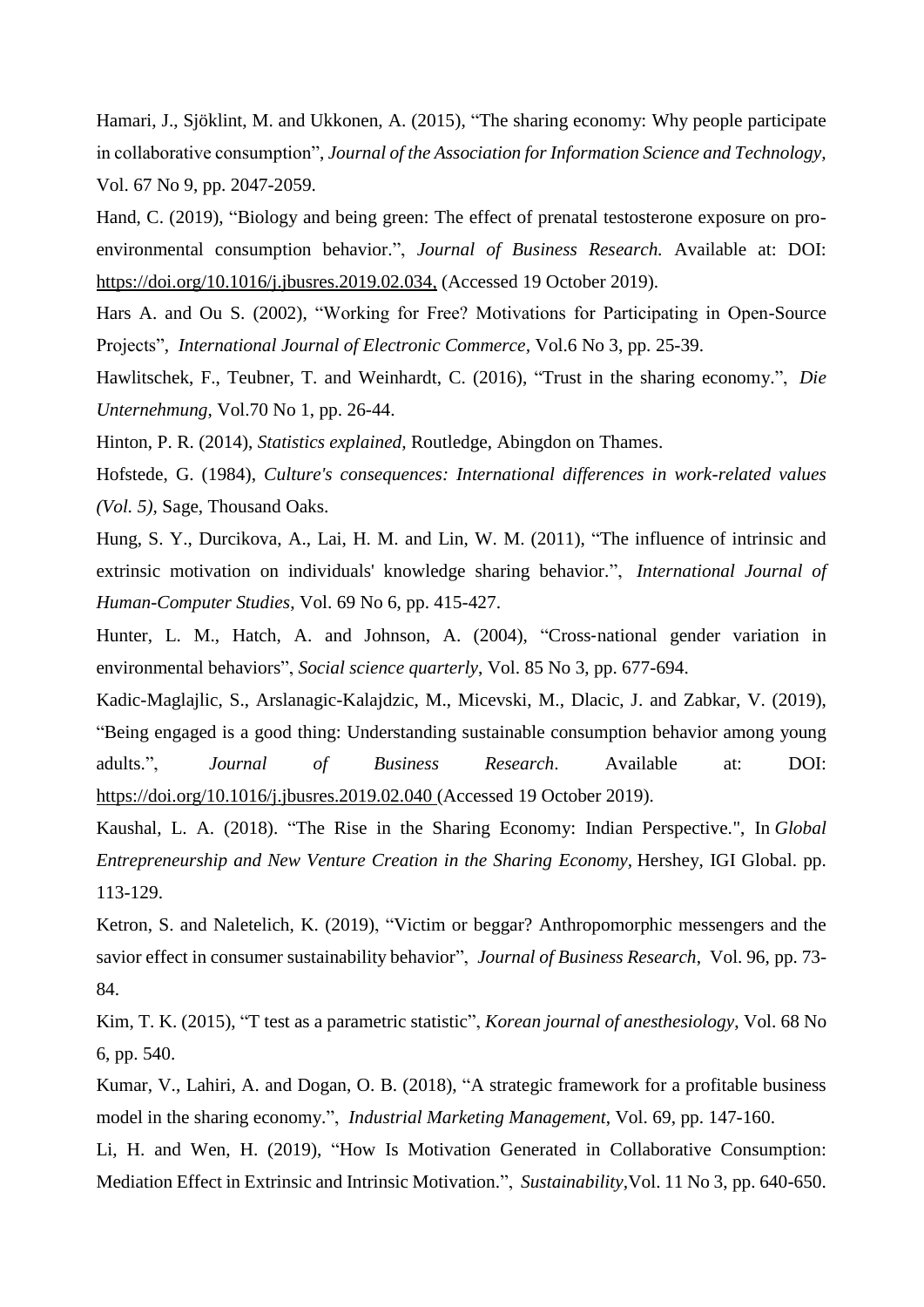Lutz, C. and Newlands, G. (2018), "Consumer segmentation within the sharing economy: The case of Airbnb.", *Journal of Business Research*, Vol. 88, pp. 187-196.

Manzo, C., and Ramella, F. (2015). "Fab labs in Italy: Collective goods in the sharing economy." *Stato e mercato*, Vol. 35, No 3, pp. 379-418.

Marchi, A. and Parekh E.J. ( 2015). "How the sharing economy can make its case". Available at: [https://www.mckinsey.com/business-functions/strategy-and-corporate-finance/our-insights/how](https://www.mckinsey.com/business-functions/strategy-and-corporate-finance/our-insights/how-the-sharing-economy-can-make-its-case)[the-sharing-economy-can-make-its-case](https://www.mckinsey.com/business-functions/strategy-and-corporate-finance/our-insights/how-the-sharing-economy-can-make-its-case) (Accessed 19 October 2019)

Matofska, B. (2016), "What is the Sharing Economy?". Available at: <http://www.thepeoplewhoshare.com/blog/what-is-the-sharing-economy/> (Accessed 19 October 2019)

McAlpine, T. (2014), "The sharing economy.", *Credit Union Management*, Vol. 37 No 12, pp. 40- 41.

McCrum-Gardner, E. (2008), "Which is the correct statistical test to use?.", *British Journal of Oral and Maxillofacial Surgery*, Vol. 46 No 1, pp. 38-41.

Nguyen, D. H., de Leeuw, S., and Dullaert, W. E. (2018). Consumer behaviour and order fulfilment in online retailing: a systematic review. International Journal of Management Reviews, Vol. 20, No 2, pp. 255-276.

Nica, E. and Potcovaru, A. M. (2015), "The social sustainability of the sharing economy", *Economics, Management and Financial Markets*, Vol. 10 No 4, pp. 69-75.

Paruolo, P. (1999), *Elementi di statistica,* Carocci, Bologna.

Phitayakorn, R., Nick, M. W., Alseidi, A., Lind, D. S., Sudan, R., Isenberg, G. and Petrusa, E. R. (2015), "WISE-MD usage among millennial medical students.", *The american journal of surgery*, Vol. 209 No 1, pp. 152-157.

Porter, M. E. and Kramer, M. R. (2019), "Creating shared value.", In *Managing sustainable business,* Springer, Dordrecht, pp. 323-346.

Prothero, A., Dobscha, S., Freund, J., Kilbourne, W.E., Luchs, M.G., Ozanne, L.K. and Thogersen,

J. (2011), "Sustainable consumption: Opportunities for consumer research and public policy*", Journal of Public Policy & Marketing*, Vol. 30 No 1, pp. 31–38.

Puschmann, T. and Alt, R. (2016), "Sharing economy", *Business & Information Systems Engineering*, Vol. 58 No 1, pp. 93-99.

PwC, (2016), *"*Europe's five key sharing economy sectors could deliver €570 billion by 2025*."* Available at: [https://press.pwc.com/News-releases/europe-s-five-key-sharing-economy-sectors](https://press.pwc.com/News-releases/europe-s-five-key-sharing-economy-sectors-could-deliver--570-%20billion-by-2025/s/45858e92-e1a7-4466-a011-a7f6b9bb488f)could-deliver--570- [billion-by-2025/s/45858e92-e1a7-4466-a011-a7f6b9bb488f](https://press.pwc.com/News-releases/europe-s-five-key-sharing-economy-sectors-could-deliver--570-%20billion-by-2025/s/45858e92-e1a7-4466-a011-a7f6b9bb488f) (Accessed 19 October 2019)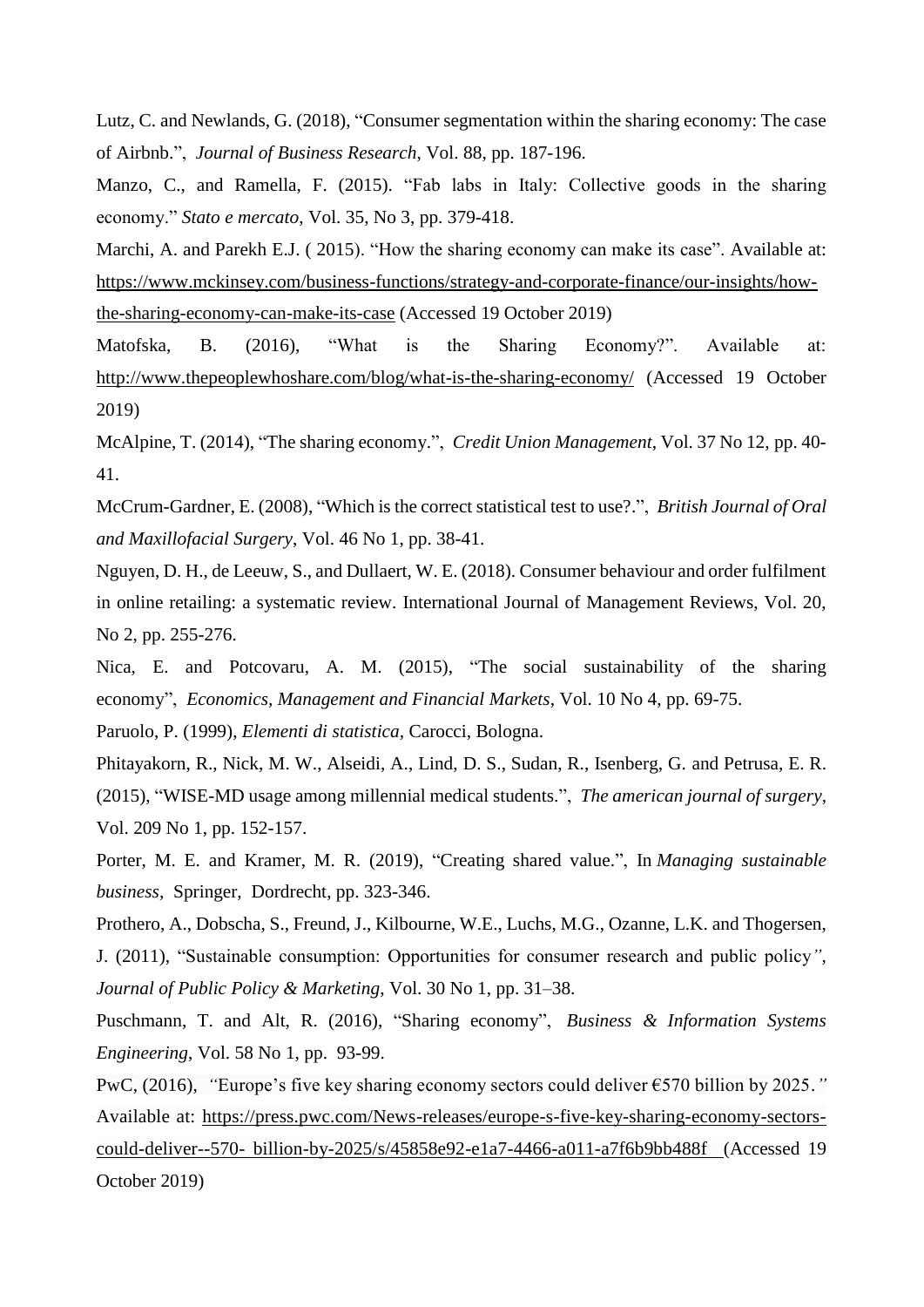Routledge, R. D. (1992), "Resolving the conflict over Fisher's exact test.", *Canadian Journal of Statistics*,Vol. 20 No 2, pp. 201-209.

Sacks, D. (2011), "The sharing economy", *Fast company*, Vol. 155 No 1, pp. 88-131.

Schor, J. (2016), "Debating the sharing economy. *Journal of Self-Governance and Management Economics",* Vol. 4 No 3, pp. 7-22.

Schor, J. B., Fitzmaurice, C., Carfagna, L. B., Attwood-Charles, W. and Poteat, E. D. (2016), "Paradoxes of openness and distinction in the sharing economy", *Poetics*, Vol. 53, pp. 66-81.

Siegel, S. (1956), *Nonparametric Statistics for the Behavioral Sciences,* McGraw-Hill, New York.

Simar, L. and Wilson, P. W. (2002), "Non-parametric tests of returns to scale.", *European Journal of Operational Research*, Vol. 139 No 1, pp. 115-132.

Solomon, M. R., Dahl, D. W., White, K., Zaichkowsky, J. L. and Polegato, R. (2014), *Consumer behavior: Buying, having, and being (Vol. 10),* Pearson, Toronto.

Sung, E., Kim, H., & Lee, D. (2018), "Why do people consume and provide sharing economy accommodation?—A sustainability perspective." *Sustainability*, Vol. 10 No 6, pp 2072- 2087 .

Ter Huurne, M., Ronteltap, A., Corten, R. and Buskens, V. (2017), "Antecedents of trust in the sharing economy: A systematic review", *Journal of Consumer Behaviour*, Vol. 16 No 6, pp. 485- 498.

Tussyadiah, I. P. (2015), "An exploratory study on drivers and deterrents of collaborative consumption in travel". In *Information and communication technologies in tourism 2015,* Springer, Cham, pp. 817-830.

Tussyadiah, I. P. and Pesonen, J. (2016), "Impacts of peer-to-peer accommodation use on travel patterns.", *Journal of Travel Research*, *55*(8), Vol. 55 No 8, pp. 1022-1040.

Upton, G. J. (1992), "Fisher's exact test.", *Journal of the Royal Statistical Society: Series A (Statistics in Society)*, Vol. 153 No 3, pp. 395-402

Wang, C. and Zhang, P. (2012), "The evolution of social commerce: The people, management, technology, and information dimensions", *Communications of the Association for Information Systems*, Vol. 31 No 1, pp. 5-28.

Zelezny, L. C., Chua, P. P. and Aldrich, C. (2000), "New ways of thinking about environmentalism: Elaborating on gender differences in environmentalism", *Journal of Social issues*, Vol. 56 No 3, 443-457.

Zhu, G., So, K. K. F. and Hudson, S. (2017), "Inside the sharing economy: understanding consumer motivations behind the adoption of mobile applications", *International Journal of Contemporary Hospitality Management*, Vol. 29 No 9, 2218-2239.